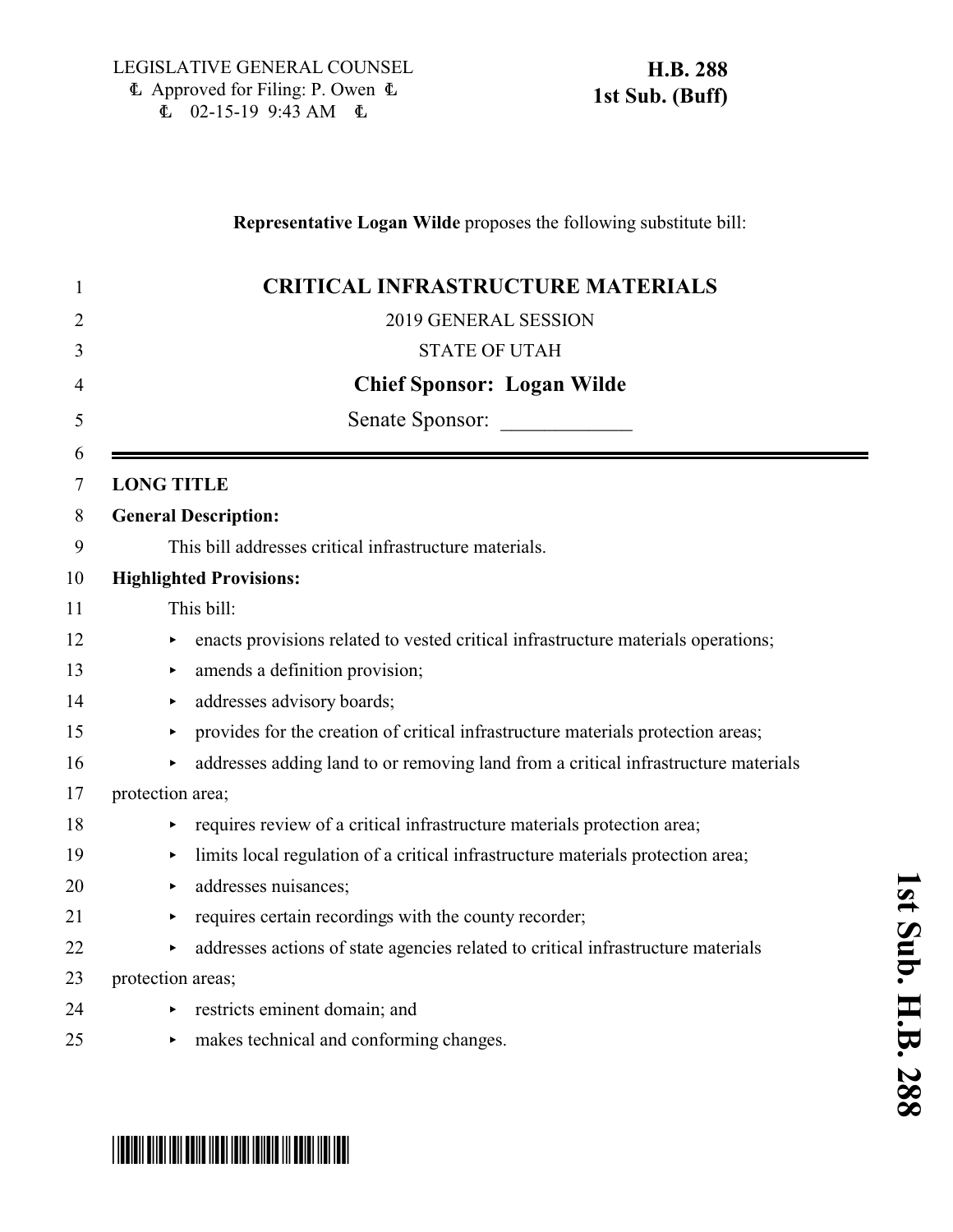| 26 | <b>Money Appropriated in this Bill:</b>                      |
|----|--------------------------------------------------------------|
| 27 | None                                                         |
| 28 | <b>Other Special Clauses:</b>                                |
| 29 | None                                                         |
| 30 | <b>Utah Code Sections Affected:</b>                          |
| 31 | <b>AMENDS:</b>                                               |
| 32 | 17-41-101, as last amended by Laws of Utah 2015, Chapter 352 |
| 33 | 17-41-201, as last amended by Laws of Utah 2007, Chapter 179 |
| 34 | 17-41-301, as last amended by Laws of Utah 2011, Chapter 297 |
| 35 | 17-41-302, as last amended by Laws of Utah 2009, Chapter 388 |
| 36 | 17-41-303, as last amended by Laws of Utah 2006, Chapter 194 |
| 37 | 17-41-304, as last amended by Laws of Utah 2010, Chapter 90  |
| 38 | 17-41-305, as last amended by Laws of Utah 2006, Chapter 194 |
| 39 | 17-41-306, as last amended by Laws of Utah 2009, Chapter 376 |
| 40 | 17-41-307, as last amended by Laws of Utah 2017, Chapter 92  |
| 41 | 17-41-402, as last amended by Laws of Utah 2009, Chapter 376 |
| 42 | 17-41-403, as last amended by Laws of Utah 2009, Chapter 376 |
| 43 | 17-41-404, as last amended by Laws of Utah 2006, Chapter 194 |
| 44 | 17-41-405, as last amended by Laws of Utah 2010, Chapter 90  |
| 45 | 17-41-406, as last amended by Laws of Utah 2008, Chapter 168 |
| 46 | <b>ENACTS:</b>                                               |
| 47 | 10-9a-901, Utah Code Annotated 1953                          |
| 48 | 10-9a-902, Utah Code Annotated 1953                          |
| 49 | 10-9a-903, Utah Code Annotated 1953                          |
| 50 | 10-9a-904, Utah Code Annotated 1953                          |
| 51 | 10-9a-905, Utah Code Annotated 1953                          |
| 52 | 17-27a-1001, Utah Code Annotated 1953                        |
| 53 | 17-27a-1002, Utah Code Annotated 1953                        |
| 54 | 17-27a-1003, Utah Code Annotated 1953                        |
| 55 | 17-27a-1004, Utah Code Annotated 1953                        |

**[17-27a-1005](#page-8-1)**, Utah Code Annotated 1953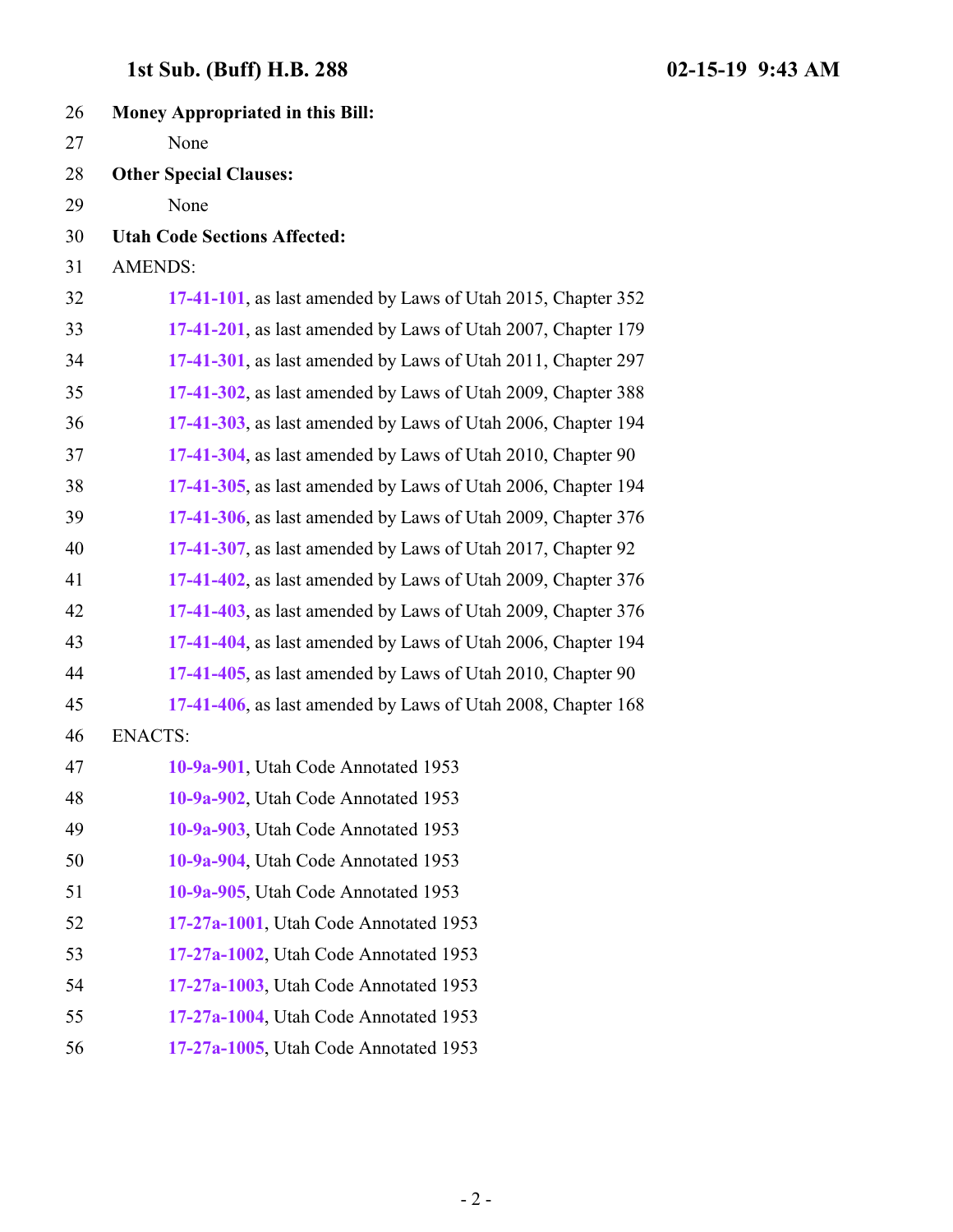=

<span id="page-2-1"></span><span id="page-2-0"></span>

| Be it enacted by the Legislature of the state of Utah:                                        |
|-----------------------------------------------------------------------------------------------|
| Section 1. Section 10-9a-901 is enacted to read:                                              |
| Part 9. Vested Critical Infrastructure Materials Operations                                   |
| 10-9a-901. Definitions.                                                                       |
| As used in this part:                                                                         |
| (1) "Critical infrastructure materials" means the same as that term is defined in Section     |
| $17-41-101$ .                                                                                 |
| "Critical infrastructure materials operations" means the same as that term is defined<br>(2)  |
| in Section 17-41-101.                                                                         |
| (3) "Critical infrastructure materials operator" means the same as that term is defined       |
| in Section 17-41-101.                                                                         |
| (4) "Vested critical infrastructure materials operations" means critical infrastructure       |
| materials operations that existed or was conducted or otherwise engaged in before a political |
| subdivision prohibits, restricts, or otherwise limits the critical infrastructure materials   |
| operations.                                                                                   |
| (5) "Vested critical infrastructure materials protection area" means a geographic area        |
| where vested critical infrastructure materials operations occurs, including each surface or   |
| subsurface land that a critical infrastructure materials operator with a vested critical      |
| infrastructure materials operations owns or controls.                                         |
| Section 2. Section 10-9a-902 is enacted to read:                                              |
| 10-9a-902. Vested critical infrastructure materials operations -- Conclusive                  |
| presumption.                                                                                  |
| (1) (a) Critical infrastructure materials operations are conclusively presumed to be          |
| vested critical infrastructure materials operations if the critical infrastructure materials  |
| operations existed or was conducted or otherwise engaged in before a political subdivision    |
| prohibits, restricts, or otherwise limits the critical infrastructure materials operations.   |
| (b) A person claiming that a vested critical infrastructure materials operations has been     |
| established has the burden of proof to show by the preponderance of the evidence that the     |
| vested critical infrastructure materials operations has been established.                     |
| (2) A vested critical infrastructure materials operations:                                    |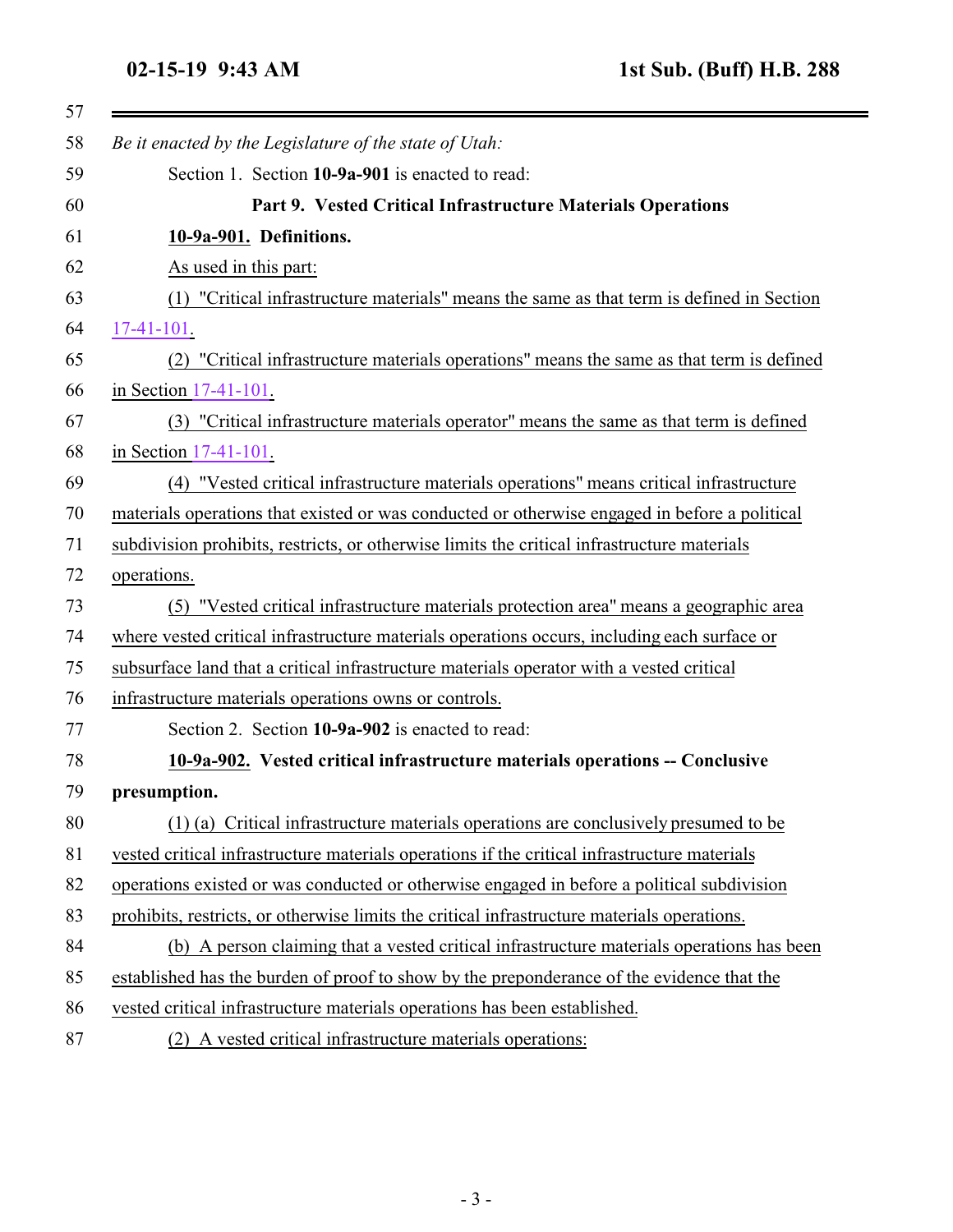<span id="page-3-0"></span>

| 88  | (a) runs with the land; and                                                                          |
|-----|------------------------------------------------------------------------------------------------------|
| 89  | (b) may be changed to another critical infrastructure materials operations without                   |
| 90  | losing its status as a vested critical infrastructure materials operations.                          |
| 91  | (3) (a) A critical infrastructure materials operator with vested critical infrastructure             |
| 92  | materials operations shall file a declaration for recording in the office of the recorder of the     |
| 93  |                                                                                                      |
|     | county in which the vested critical infrastructure materials operations is located.                  |
| 94  | (b) A declaration under Subsection $(3)(a)$ shall:                                                   |
| 95  | (i) contain a legal description of the land included within the vested critical                      |
| 96  | infrastructure materials operations; and                                                             |
| 97  | (ii) provide notice of the vested critical infrastructure materials operations.                      |
| 98  | (4) A vested critical infrastructure materials operations protected area has the                     |
| 99  | protections found in Title 17, Chapter 41, Agriculture, Industrial, or Critical Infrastructure       |
| 100 | Materials Protection Areas, for a critical infrastructure materials protection area, except that if  |
| 101 | there is a conflict between Title 17, Chapter 41, Agriculture, Industrial, or Critical               |
| 102 | Infrastructure Materials Protection Areas, and this part, this part governs.                         |
| 103 | Section 3. Section 10-9a-903 is enacted to read:                                                     |
| 104 | 10-9a-903. Rights of a critical infrastructure materials operator with a vested                      |
| 105 | critical infrastructure materials operations -- Expanding vested critical infrastructure             |
| 106 | materials operations -- Notice.                                                                      |
| 107 | (1) Notwithstanding a political subdivision's prohibition, restriction, or other limitation          |
| 108 | on a critical infrastructure materials operations adopted after the establishment of the critical    |
| 109 | infrastructure materials operations, the rights of a critical infrastructure materials operator with |
| 110 | vested critical infrastructure materials operations include the right to:                            |
| 111 | (a) progress, extend, enlarge, grow, or expand the vested critical infrastructure                    |
| 112 | materials operations to land that the critical infrastructure materials operator owns or controls;   |
| 113 | (b) expand the vested critical infrastructure materials operations to any new land that is           |
| 114 | contiguous and related in critical infrastructure materials to surface or subsurface land that the   |
| 115 | critical infrastructure materials operator already owns or controls;                                 |
| 116 | (c) use, operate, construct, reconstruct, restore, extend, expand, maintain, repair, alter,          |
| 117 | substitute, modernize, upgrade, and replace equipment, processes, facilities, and buildings on       |
| 118 | any surface or subsurface land that the critical infrastructure materials operator owns or           |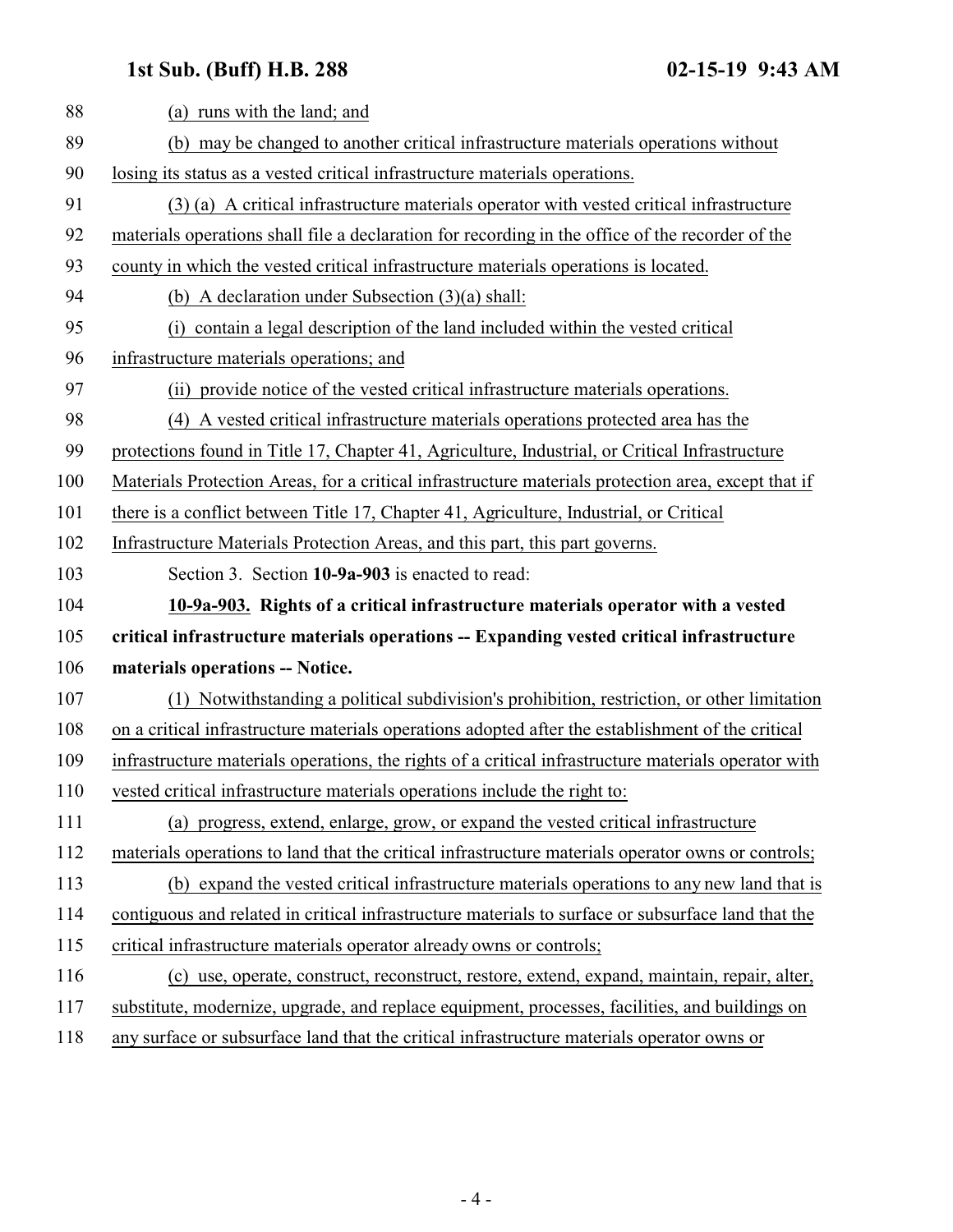<span id="page-4-1"></span><span id="page-4-0"></span>

| 119 | controls;                                                                                         |
|-----|---------------------------------------------------------------------------------------------------|
| 120 | increase production or volume, alter the method of excavating or extracting, and<br>(d)           |
| 121 | process a different or additional critical infrastructure material than previously owned on any   |
| 122 | surface or subsurface land that the critical infrastructure materials operator owns or controls;  |
| 123 | and                                                                                               |
| 124 | (e) discontinue, suspend, terminate, deactivate, or continue and reactivate, temporarily          |
| 125 | or permanently, all or any part of the critical infrastructure materials operations.              |
| 126 | (2) Notwithstanding the other provisions of this section from May 14, 2019, to July 1,            |
| 127 | 2020, a vested critical infrastructure materials operator may expand a vested critical            |
| 128 | infrastructure materials operator only if:                                                        |
| 129 | (a) the land to which the vested critical infrastructure materials operator expands is            |
| 130 | contiguous with land that the vested critical infrastructure materials operator owns or controls; |
| 131 | (b) the vested critical infrastructure materials operator owns or leases the land to which        |
| 132 | the vested critical infrastructure materials operator expands as of February 1, 2019; and         |
| 133 | (c) the land is zoned for vested critical infrastructure materials operations.                    |
| 134 | Section 4. Section 10-9a-904 is enacted to read:                                                  |
| 135 | 10-9a-904. Notice.                                                                                |
| 136 | For any new subdivision development located in whole or in part within 1,000 feet of              |
| 137 | the boundary of a vested critical infrastructure materials operations, the owner of the           |
| 138 | development shall provide notice on any plat filed with the county recorder the following         |
| 139 | notice:                                                                                           |
| 140 | "Vested Critical Infrastructure Materials Protection Area                                         |
| 141 | This property is located in the vicinity of an established critical infrastructure materials      |
| 142 | protection area in which critical infrastructure materials operations have been afforded the      |
| 143 | highest priority use status. It can be anticipated that such operations may now or in the future  |
| 144 | be conducted on property included in the critical infrastructure materials protection area. The   |
| 145 | use and enjoyment of this property is expressly conditioned on acceptance of any annoyance or     |
| 146 | inconvenience that may result from such normal critical infrastructure materials operations."     |
| 147 | Section 5. Section 10-9a-905 is enacted to read:                                                  |
| 148 | 10-9a-905. Abandonment of a vested critical infrastructure materials operations.                  |
| 149 | (1) A critical infrastructure materials operator may abandon some or all of a vested              |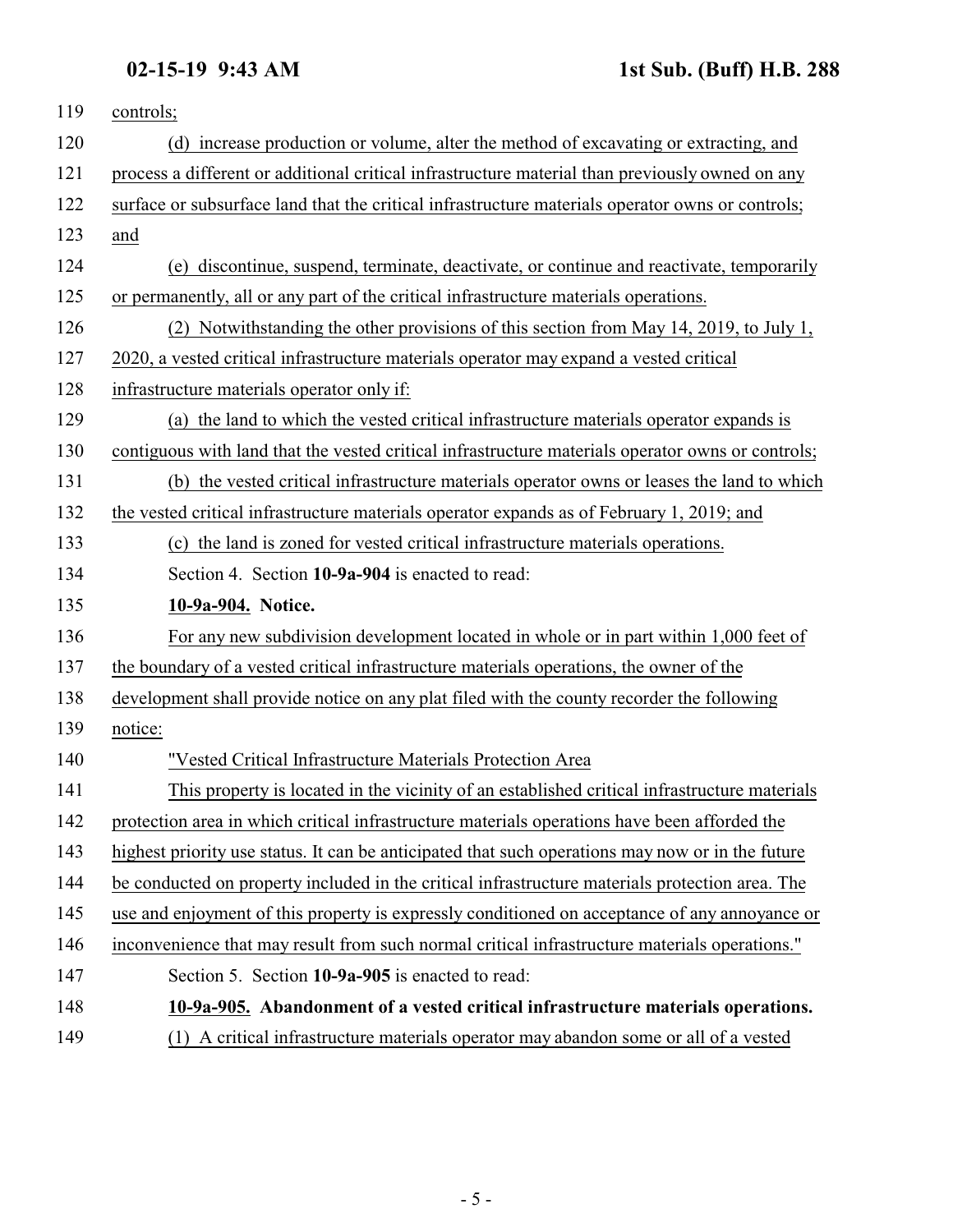<span id="page-5-1"></span><span id="page-5-0"></span>

| 150 | critical infrastructure materials operations use only as provided in this section.                |
|-----|---------------------------------------------------------------------------------------------------|
| 151 | (2) To abandon some or all of a vested critical infrastructure materials operations, a            |
| 152 | critical infrastructure materials operator shall record a written declaration of abandonment with |
| 153 | the recorder of the county in which the vested critical infrastructure materials operations being |
| 154 | abandoned is located.                                                                             |
| 155 | (3) The written declaration of abandonment under Subsection (2) shall specify the                 |
| 156 | vested critical infrastructure materials operations or the portion of the vested critical         |
| 157 | infrastructure materials operations being abandoned.                                              |
| 158 | Section 6. Section 17-27a-1001 is enacted to read:                                                |
| 159 | Part 10. Vested Critical Infrastructure Materials Operations                                      |
| 160 | 17-27a-1001. Definitions.                                                                         |
| 161 | As used in this part:                                                                             |
| 162 | (1) "Critical infrastructure materials" means the same as that term is defined in Section         |
| 163 | $17-41-101$ .                                                                                     |
| 164 | (2) "Critical infrastructure materials operations" means the same as that term is defined         |
| 165 | in Section 17-41-101.                                                                             |
| 166 | (3) "Critical infrastructure materials operator" means the same as that term is defined           |
| 167 | in Section 17-41-101.                                                                             |
| 168 | (4) "Vested critical infrastructure materials operations" means critical infrastructure           |
| 169 | materials operations that existed or was conducted or otherwise engaged in before a political     |
| 170 | subdivision prohibits, restricts, or otherwise limits the critical infrastructure materials       |
| 171 | operations.                                                                                       |
| 172 | (5) "Vested critical infrastructure materials protection area" means a geographic area            |
| 173 | where vested critical infrastructure materials operations occurs, including each surface or       |
| 174 | subsurface land that a critical infrastructure materials operator with a vested critical          |
| 175 | infrastructure materials operations owns or controls.                                             |
| 176 | Section 7. Section 17-27a-1002 is enacted to read:                                                |
| 177 | 17-27a-1002. Vested critical infrastructure materials operations -- Conclusive                    |
| 178 | presumption.                                                                                      |
| 179 | (1) (a) Critical infrastructure materials operations are conclusively presumed to be              |
| 180 | vested critical infrastructure materials operations if the critical infrastructure materials      |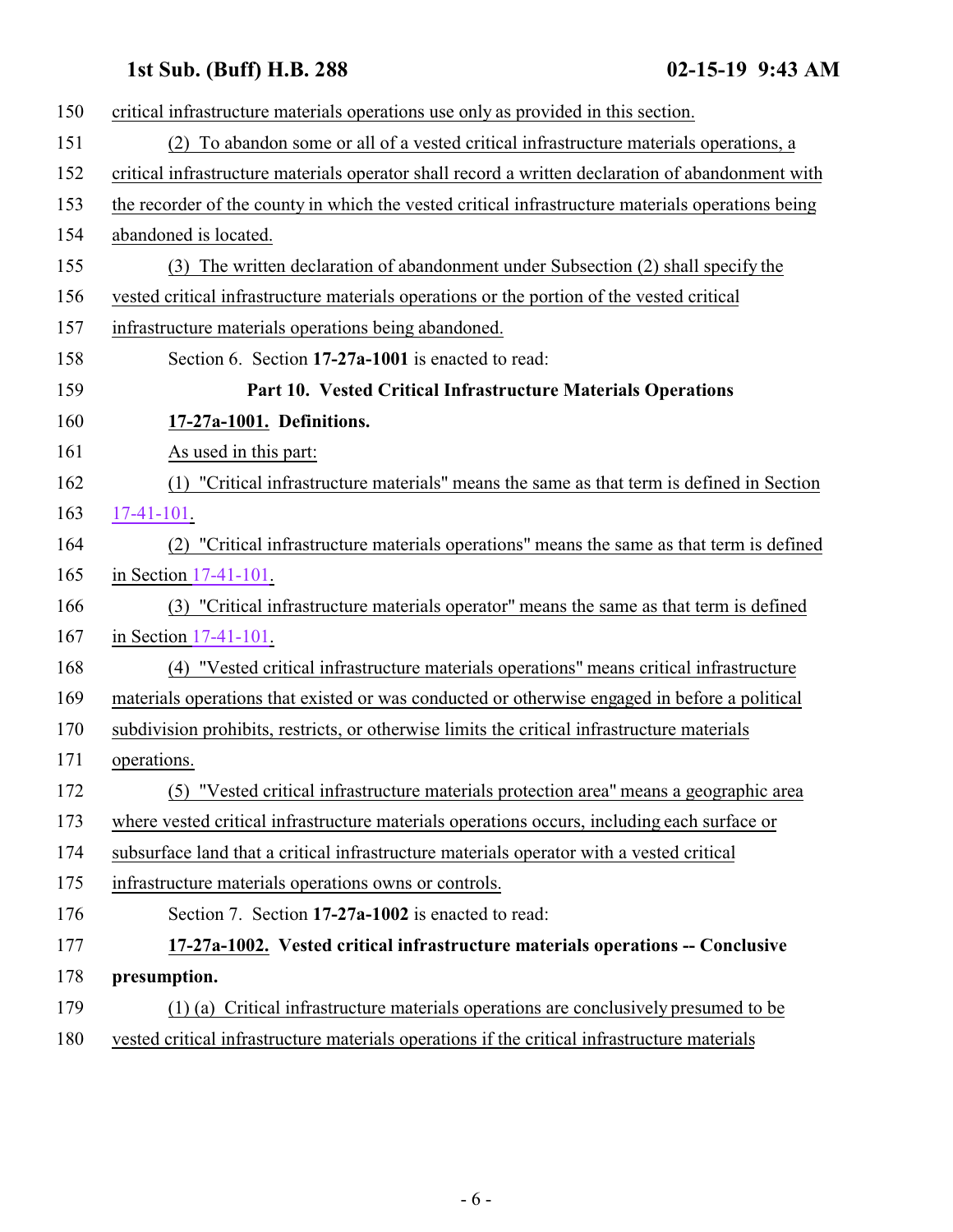<span id="page-6-0"></span>

| 181 | operations existed or was conducted or otherwise engaged in before a political subdivision           |
|-----|------------------------------------------------------------------------------------------------------|
|     |                                                                                                      |
| 182 | prohibits, restricts, or otherwise limits the critical infrastructure materials operations.          |
| 183 | (b) A person claiming that a vested critical infrastructure materials operations has been            |
| 184 | established has the burden of proof to show by the preponderance of the evidence that the            |
| 185 | vested critical infrastructure materials operations has been established.                            |
| 186 | (2) A vested critical infrastructure materials operations:                                           |
| 187 | (a) runs with the land; and                                                                          |
| 188 | (b) may be changed to another critical infrastructure materials operations without                   |
| 189 | losing its status as a vested critical infrastructure materials operations.                          |
| 190 | (3) (a) A critical infrastructure materials operator with vested critical infrastructure             |
| 191 | materials operations shall file a declaration for recording in the office of the recorder of the     |
| 192 | county in which the vested critical infrastructure materials operations is located.                  |
| 193 | (b) A declaration under Subsection $(3)(a)$ shall:                                                   |
| 194 | (i) contain a legal description of the land included within the vested critical                      |
| 195 | infrastructure materials operations; and                                                             |
| 196 | (ii) provide notice of the vested critical infrastructure materials operations.                      |
| 197 | (4) A vested critical infrastructure materials operations protected area has the                     |
| 198 | protections found in Title 17, Chapter 41, Agriculture, Industrial, or Critical Infrastructure       |
| 199 | Materials Protection Areas, for a critical infrastructure materials protection area, except that if  |
| 200 | there is a conflict between Title 17, Chapter 41, Agriculture, Industrial, or Critical               |
| 201 | Infrastructure Materials Protection Areas, and this part, this part governs.                         |
| 202 | Section 8. Section 17-27a-1003 is enacted to read:                                                   |
| 203 | 17-27a-1003. Rights of a critical infrastructure materials operator with a vested                    |
| 204 | critical infrastructure materials operations -- Expanding vested critical infrastructure             |
| 205 | materials operations -- Notice.                                                                      |
| 206 | (1) Notwithstanding a political subdivision's prohibition, restriction, or other limitation          |
| 207 | on a critical infrastructure materials operations adopted after the establishment of the critical    |
| 208 | infrastructure materials operations, the rights of a critical infrastructure materials operator with |
| 209 | vested critical infrastructure materials operations include the right to:                            |
| 210 | (a) progress, extend, enlarge, grow, or expand the vested critical infrastructure                    |
| 211 | materials operations to land that the critical infrastructure materials operator owns or controls;   |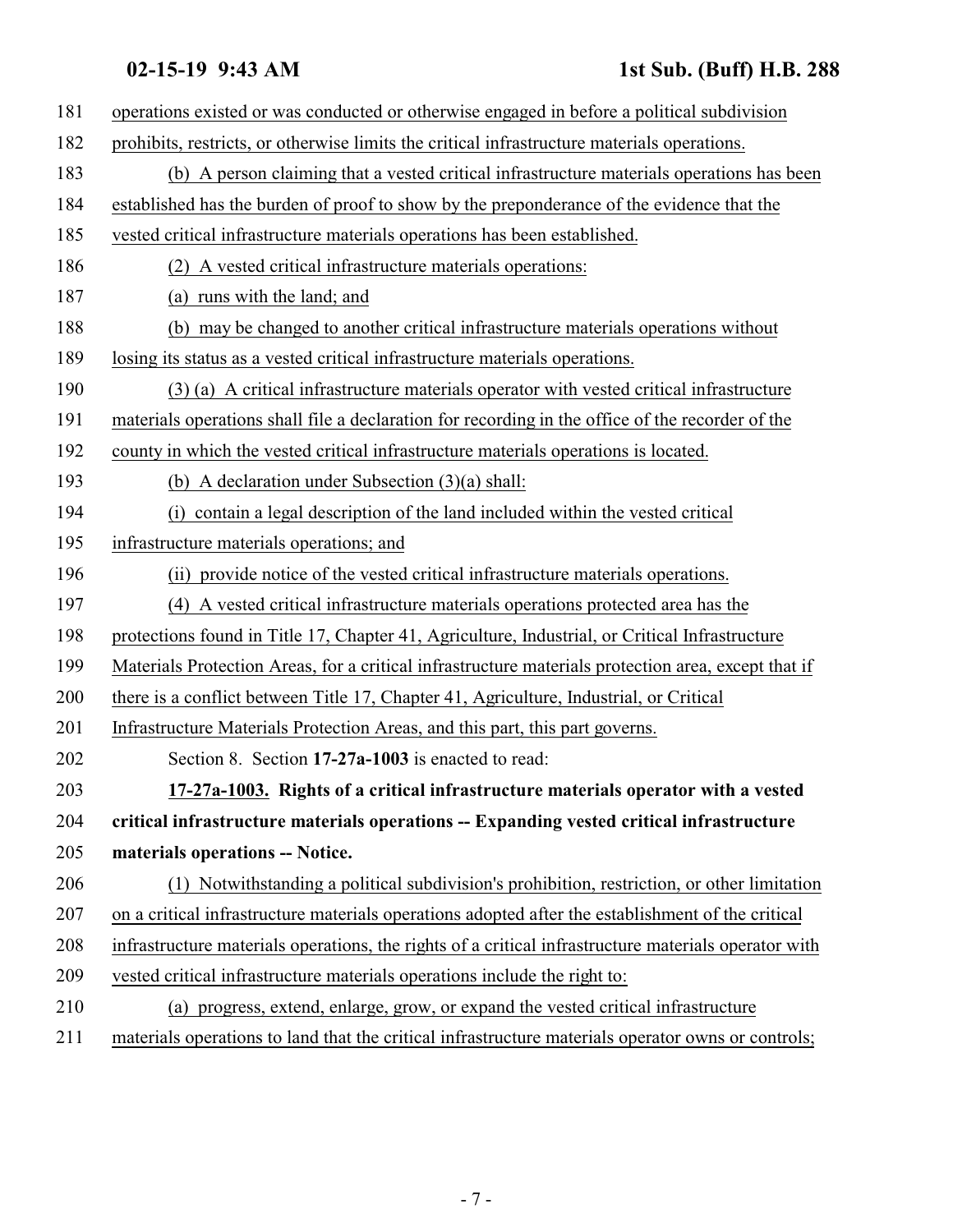<span id="page-7-0"></span>

| 212 | (b) expand the vested critical infrastructure materials operations to any new land that is         |
|-----|----------------------------------------------------------------------------------------------------|
| 213 | contiguous and related in critical infrastructure materials to surface or subsurface land that the |
| 214 | critical infrastructure materials operator already owns or controls;                               |
| 215 | (c) use, operate, construct, reconstruct, restore, extend, expand, maintain, repair, alter,        |
| 216 | substitute, modernize, upgrade, and replace equipment, processes, facilities, and buildings on     |
| 217 | any surface or subsurface land that the critical infrastructure materials operator owns or         |
| 218 | controls;                                                                                          |
| 219 | (d) increase production or volume, alter the method of excavating or extracting, and               |
| 220 | process a different or additional critical infrastructure material than previously owned on any    |
| 221 | surface or subsurface land that the critical infrastructure materials operator owns or controls;   |
| 222 | and                                                                                                |
| 223 | (e) discontinue, suspend, terminate, deactivate, or continue and reactivate, temporarily           |
| 224 | or permanently, all or any part of the critical infrastructure materials operations.               |
| 225 | (2) Notwithstanding the other provisions of this section from May 14, 2019, to July 1,             |
| 226 | 2020, a vested critical infrastructure materials operator may expand a vested critical             |
| 227 | infrastructure materials operator only if:                                                         |
| 228 | (a) the land to which the vested critical infrastructure materials operator expands is             |
| 229 | contiguous with land that the vested critical infrastructure materials operator owns or controls;  |
| 230 | (b) the vested critical infrastructure materials operator owns or leases the land to which         |
| 231 | the vested critical infrastructure materials operator expands as of February 1, 2019; and          |
| 232 | (c) the land is zoned for vested critical infrastructure materials operations.                     |
| 233 | Section 9. Section 17-27a-1004 is enacted to read:                                                 |
| 234 | 17-27a-1004. Notice.                                                                               |
| 235 | For any new subdivision development located in whole or in part within 1,000 feet of               |
| 236 | the boundary of a vested critical infrastructure materials operations, the owner of the            |
| 237 | development shall provide notice on any plat filed with the county recorder the following          |
| 238 | notice:                                                                                            |
| 239 | "Vested Critical Infrastructure Materials Protection Area                                          |
| 240 | This property is located in the vicinity of an established critical infrastructure materials       |
| 241 | protection area in which critical infrastructure materials operations have been afforded the       |
| 242 | highest priority use status. It can be anticipated that such operations may now or in the future   |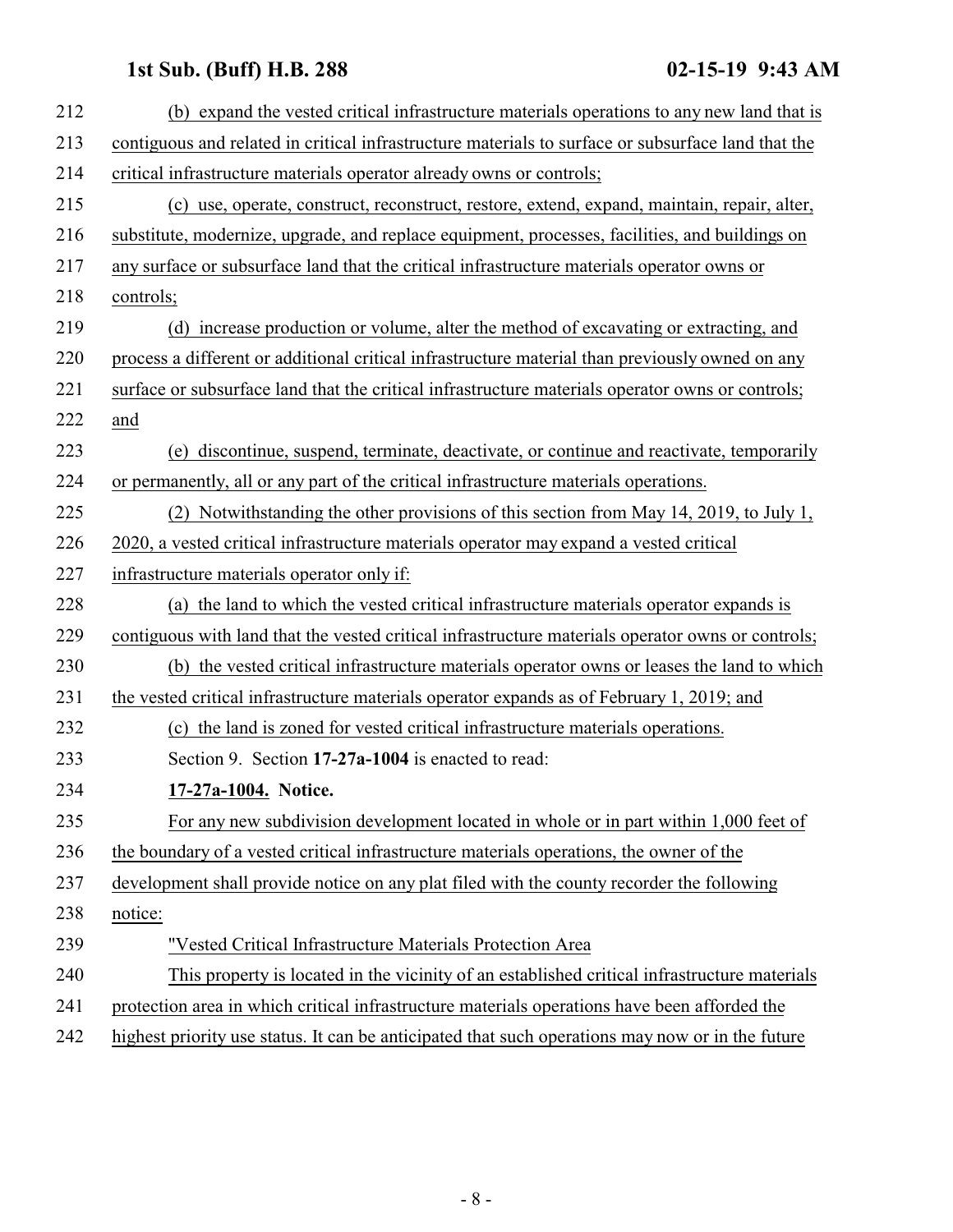<span id="page-8-1"></span><span id="page-8-0"></span>

| 243 | be conducted on property included in the critical infrastructure materials protection area. The   |
|-----|---------------------------------------------------------------------------------------------------|
| 244 | use and enjoyment of this property is expressly conditioned on acceptance of any annoyance or     |
| 245 | inconvenience that may result from such normal critical infrastructure materials operations."     |
| 246 | Section 10. Section 17-27a-1005 is enacted to read:                                               |
| 247 | 17-27a-1005. Abandonment of a vested critical infrastructure materials                            |
| 248 | operations.                                                                                       |
| 249 | (1) A critical infrastructure materials operator may abandon some or all of a vested              |
| 250 | critical infrastructure materials operations use only as provided in this section.                |
| 251 | To abandon some or all of a vested critical infrastructure materials operations, a<br>(2)         |
| 252 | critical infrastructure materials operator shall record a written declaration of abandonment with |
| 253 | the recorder of the county in which the vested critical infrastructure materials operations being |
| 254 | abandoned is located.                                                                             |
| 255 | (3) The written declaration of abandonment under Subsection (2) shall specify the                 |
| 256 | vested critical infrastructure materials operations or the portion of the vested critical         |
| 257 | infrastructure materials operations being abandoned.                                              |
| 258 | Section 11. Section 17-41-101 is amended to read:                                                 |
| 259 | <b>CHAPTER 41. AGRICULTURE, INDUSTRIAL, OR CRITICAL</b>                                           |
| 260 | <b>INFRASTRUCTURE MATERIALS PROTECTION AREAS</b>                                                  |
| 261 | 17-41-101. Definitions.                                                                           |
| 262 | As used in this chapter:                                                                          |
| 263 | (1) "Advisory board" means:                                                                       |
| 264 | (a) for an agriculture protection area, the agriculture protection area advisory board            |
| 265 | created as provided in Section 17-41-201; [and]                                                   |
| 266 | (b) for an industrial protection area, the industrial protection area advisory board              |
| 267 | created as provided in Section $17-41-201$ .]; and                                                |
| 268 | (c) for a critical infrastructure materials protection area, the critical infrastructure          |
| 269 | materials protection area advisory board created as provided in Section 17-41-201.                |
| 270 | (2) (a) "Agriculture production" means production for commercial purposes of crops,               |
| 271 | livestock, and livestock products.                                                                |
| 272 | (b) "Agriculture production" includes the processing or retail marketing of any crops,            |
| 273 | livestock, and livestock products when more than 50% of the processed or merchandised             |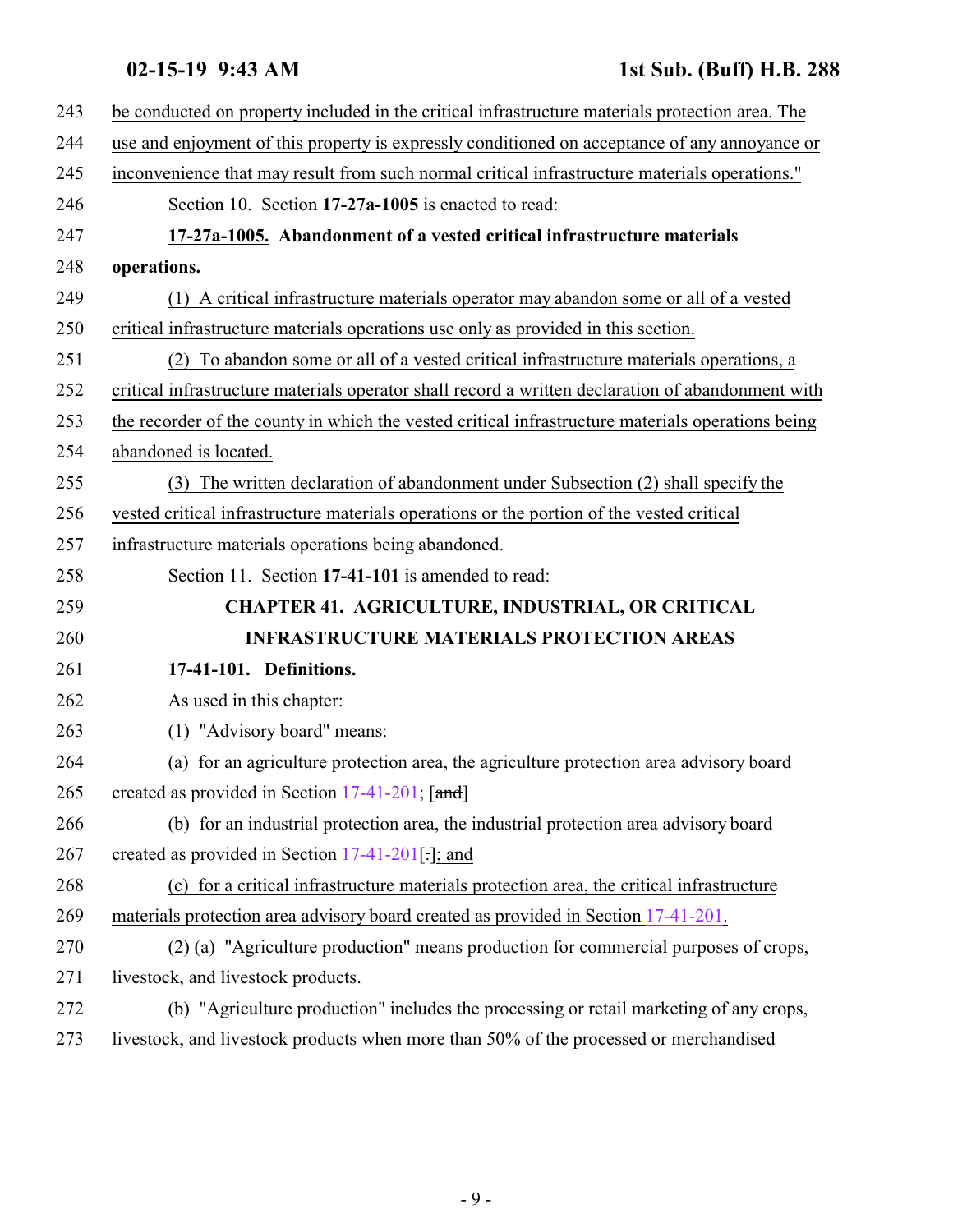| 274 | products are produced by the farm operator.                                                                         |
|-----|---------------------------------------------------------------------------------------------------------------------|
| 275 | (3) "Agriculture protection area" means a geographic area created under the authority                               |
| 276 | of this chapter that is granted the specific legal protections contained in this chapter.                           |
| 277 | (4) "Applicable legislative body" means:                                                                            |
| 278 | (a) with respect to a proposed agriculture protection area $[\sigma r]$ , industrial protection                     |
| 279 | area, or critical infrastructure materials protection area:                                                         |
| 280 | (i) the legislative body of the county in which the land proposed to be included in $\lceil \frac{a_n}{b_n} \rceil$ |
| 281 | agriculture protection area or industrial] the relevant protection area is located, if the land is                  |
| 282 | within the unincorporated part of the county; or                                                                    |
| 283 | (ii) the legislative body of the city or town in which the land proposed to be included in                          |
| 284 | [an agriculture protection area or industrial] the relevant protection area is located; and                         |
| 285 | (b) with respect to an existing agriculture protection area $[\sigma r]$ , industrial protection                    |
| 286 | area, or critical infrastructure materials protection area:                                                         |
| 287 | (i) the legislative body of the county in which the $\sqrt{q}$ agriculture protection area or                       |
| 288 | industrial] relevant protection area is located, if the [agriculture protection area or industrial]                 |
| 289 | relevant protection area is within the unincorporated part of the county; or                                        |
| 290 | (ii) the legislative body of the city or town in which the agriculture protection area or                           |
| 291 | industrial] relevant protection area is located.                                                                    |
| 292 | (5) "Board" means the Board of Oil, Gas, and Mining created in Section 40-6-4.                                      |
| 293 | "Critical infrastructure materials" means sand, gravel, or rock aggregate.<br>(6)                                   |
| 294 | "Critical infrastructure materials operations" means the extraction, excavation,                                    |
| 295 | processing, or reprocessing of critical infrastructure materials.                                                   |
| 296 | (8) "Critical infrastructure materials operator" means a natural person, corporation,                               |
| 297 | association, partnership, receiver, trustee, executor, administrator, guardian, fiduciary, agent, or                |
| 298 | other organization or representative, either public or private, including a successor, assign,                      |
| 299 | affiliate, subsidiary, and related parent company, that:                                                            |
| 300 | (a) owns, controls, or manages a critical infrastructure materials operation; and                                   |
| 301 | (b) has produced commercial quantities of critical infrastructure materials from the                                |
| 302 | critical infrastructure materials operations.                                                                       |
| 303 | (9) "Critical infrastructure materials protection area" means a geographic area created                             |
| 304 | under the authority of this chapter on or after May 14, 2019, that is granted the specific legal                    |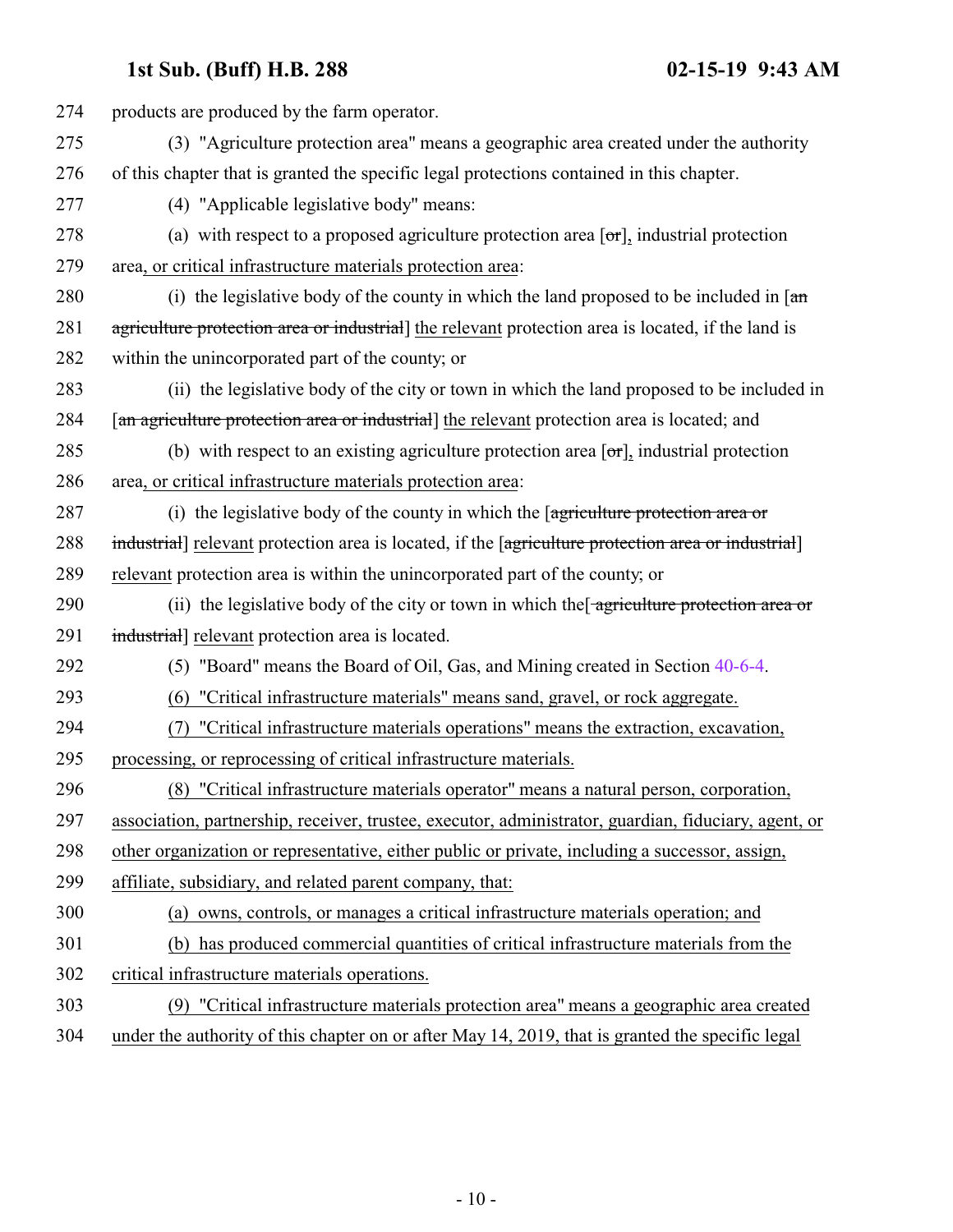| 305 | protections contained in this chapter.                                                              |
|-----|-----------------------------------------------------------------------------------------------------|
| 306 | $[66]$ (10) "Crops, livestock, and livestock products" includes:                                    |
| 307 | (a) land devoted to the raising of useful plants and animals with a reasonable                      |
| 308 | expectation of profit, including:                                                                   |
| 309 | (i) forages and sod crops;                                                                          |
| 310 | (ii) grains and feed crops;                                                                         |
| 311 | (iii) livestock as defined in Section $59-2-102$ ;                                                  |
| 312 | (iv) trees and fruits; or                                                                           |
| 313 | (v) vegetables, nursery, floral, and ornamental stock; or                                           |
| 314 | (b) land devoted to and meeting the requirements and qualifications for payments or                 |
| 315 | other compensation under a crop-land retirement program with an agency of the state or federal      |
| 316 | government.                                                                                         |
| 317 | $[\overline{(+)}]$ (11) "Division" means the Division of Oil, Gas, and Mining created in Section    |
| 318 | $40 - 6 - 15$ .                                                                                     |
| 319 | $[$ (48)] (12) "Industrial protection area" means a geographic area created under the               |
| 320 | authority of this chapter that is granted the specific legal protections contained in this chapter. |
| 321 | $[\langle 9 \rangle]$ (13) "Mine operator" means a natural person, corporation, association,        |
| 322 | partnership, receiver, trustee, executor, administrator, guardian, fiduciary, agent, or other       |
| 323 | organization or representative, either public or private, including a successor, assign, affiliate, |
| 324 | subsidiary, and related parent company, that, as of January 1, 2009:                                |
| 325 | (a) owns, controls, or manages a mining use under a large mine permit issued by the                 |
| 326 | division or the board; and                                                                          |
| 327 | (b) has produced commercial quantities of a mineral deposit from the mining use.                    |
| 328 | $[\text{(10)}]$ (14) "Mineral deposit" has the same meaning as defined in Section 40-8-4, but       |
| 329 | excludes:                                                                                           |
| 330 | (a) building stone, decorative rock, and landscaping rock; and                                      |
| 331 | (b) consolidated rock that:                                                                         |
| 332 | (i) is not associated with another deposit of minerals;                                             |
| 333 | (ii) is or may be extracted from land; and                                                          |
| 334 | (iii) is put to uses similar to the uses of sand, gravel, and other aggregates.                     |
| 335 | $[\frac{(11)}{(15)}]$ "Mining protection area" means land where a vested mining use occurs,         |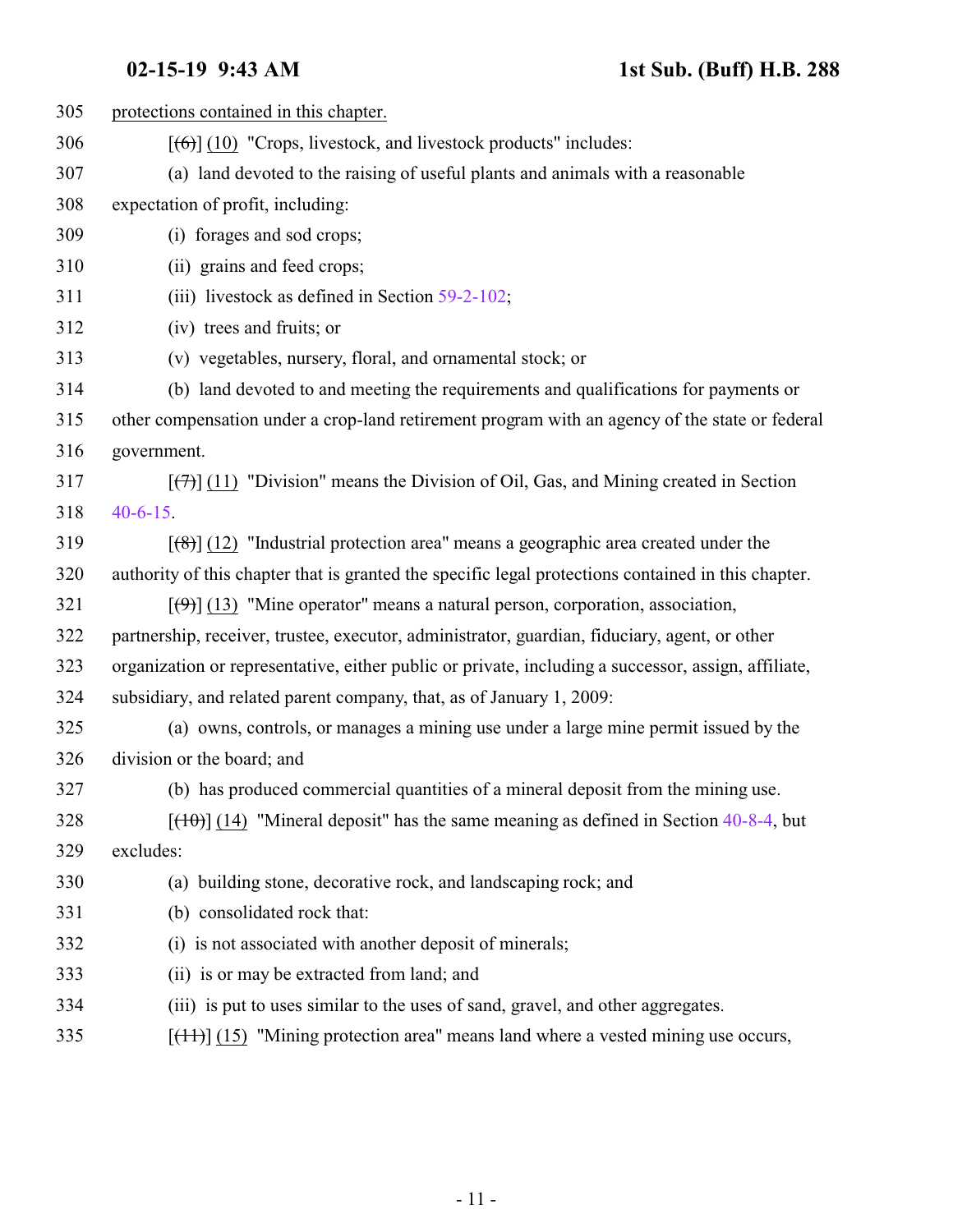| 336 | including each surface or subsurface land or mineral estate that a mine operator with a vested       |
|-----|------------------------------------------------------------------------------------------------------|
| 337 | mining use owns or controls.                                                                         |
| 338 | $[ (12) ] (16)$ "Mining use":                                                                        |
| 339 | (a) means:                                                                                           |
| 340 | (i) the full range of activities, from prospecting and exploration to reclamation and                |
| 341 | closure, associated with the exploitation of a mineral deposit; and                                  |
| 342 | (ii) the use of the surface and subsurface and groundwater and surface water of an area              |
| 343 | in connection with the activities described in Subsection $[(12)(16)(a)(i))$ that have been, are     |
| 344 | being, or will be conducted; and                                                                     |
| 345 | (b) includes, whether conducted on-site or off-site:                                                 |
| 346 | (i) any sampling, staking, surveying, exploration, or development activity;                          |
| 347 | (ii) any drilling, blasting, excavating, or tunneling;                                               |
| 348 | (iii) the removal, transport, treatment, deposition, and reclamation of overburden,                  |
| 349 | development rock, tailings, and other waste material;                                                |
| 350 | (iv) any removal, transportation, extraction, beneficiation, or processing of ore;                   |
| 351 | (v) any smelting, refining, autoclaving, or other primary or secondary processing                    |
| 352 | operation;                                                                                           |
| 353 | (vi) the recovery of any mineral left in residue from a previous extraction or processing            |
| 354 | operation;                                                                                           |
| 355 | (vii) a mining activity that is identified in a work plan or permitting document;                    |
| 356 | (viii) the use, operation, maintenance, repair, replacement, or alteration of a building,            |
| 357 | structure, facility, equipment, machine, tool, or other material or property that results from or is |
| 358 | used in a surface or subsurface mining operation or activity;                                        |
| 359 | (ix) any accessory, incidental, or ancillary activity or use, both active and passive,               |
| 360 | including a utility, private way or road, pipeline, land excavation, working, embankment, pond,      |
| 361 | gravel excavation, mining waste, conveyor, power line, trackage, storage, reserve, passive use       |
| 362 | area, buffer zone, and power production facility;                                                    |
| 363 | (x) the construction of a storage, factory, processing, or maintenance facility; and                 |
| 364 | (xi) any activity described in Subsection $40-8-4(14)(a)$ .                                          |
| 365 | $[\frac{13}{17}]$ (17) (a) "Municipal" means of or relating to a city or town.                       |
| 366 | (b) "Municipality" means a city or town.                                                             |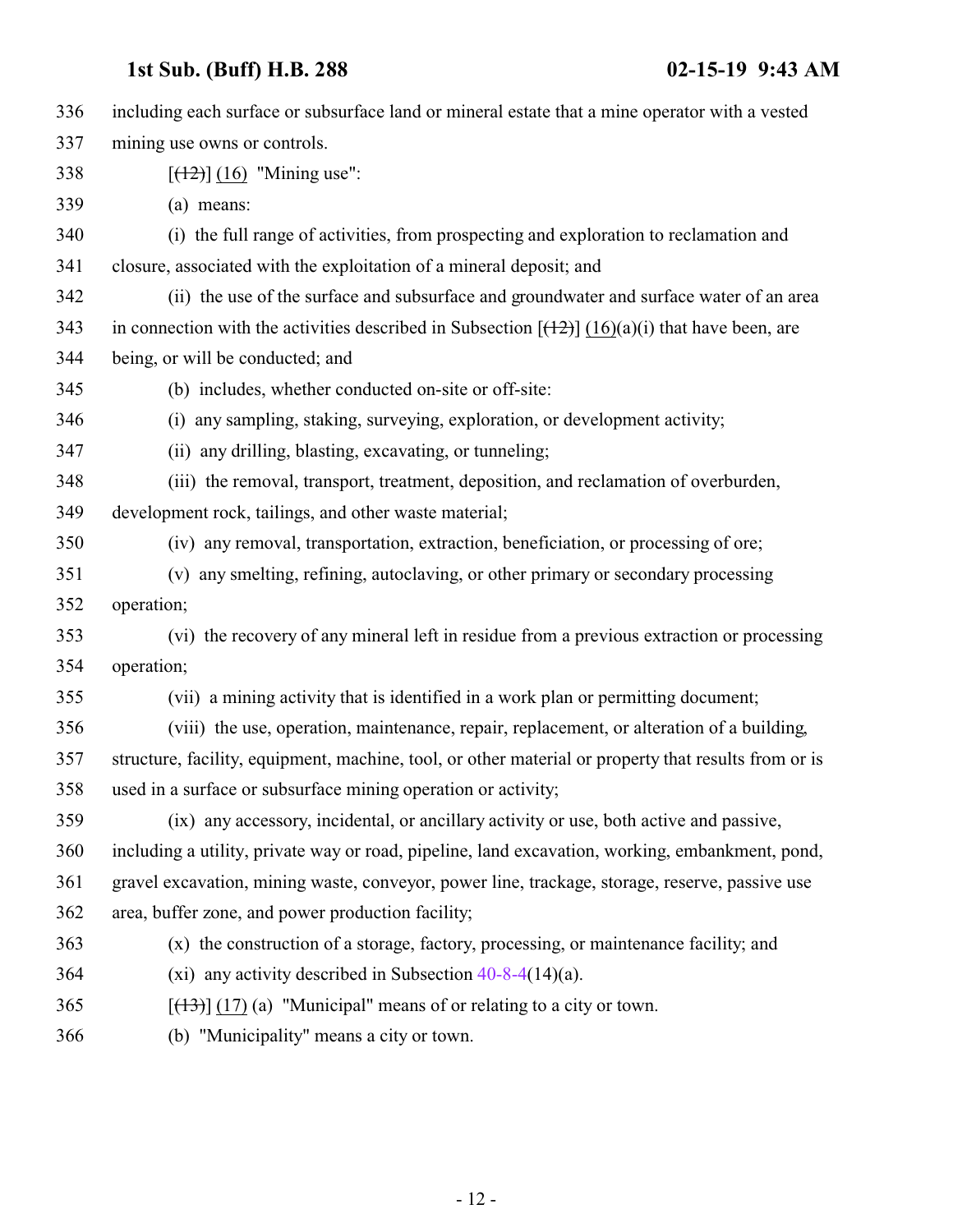<span id="page-12-0"></span>

| 367 | $[$ (14+)] (18) "New land" means surface or subsurface land or mineral estate that a mine                          |
|-----|--------------------------------------------------------------------------------------------------------------------|
| 368 | operator gains ownership or control of, whether [or not] that land or mineral estate is included                   |
| 369 | in the mine operator's large mine permit.                                                                          |
| 370 | $[(15)] (19)$ "Off-site" has the same meaning as provided in Section 40-8-4.                                       |
| 371 | $[ (16) ] (20)$ "On-site" has the same meaning as provided in Section 40-8-4.                                      |
| 372 | $[ (17) ] (21)$ "Planning commission" means:                                                                       |
| 373 | (a) a countywide planning commission if the land proposed to be included in the                                    |
| 374 | agriculture protection area $[\sigma r]$ , industrial protection area, or critical infrastructure materials        |
| 375 | protection area is within the unincorporated part of the county and not within a planning                          |
| 376 | advisory area;                                                                                                     |
| 377 | (b) a planning advisory area planning commission if the land proposed to be included                               |
| 378 | in the agriculture protection area $\lceil \sigma \rceil$ , industrial protection area, or critical infrastructure |
| 379 | materials protection area is within a planning advisory area; or                                                   |
| 380 | (c) a planning commission of a city or town if the land proposed to be included in the                             |
| 381 | agriculture protection area $[\sigma r]$ , industrial protection area, or critical infrastructure materials        |
| 382 | protection area is within a city or town.                                                                          |
| 383 | $[ (18) ]$ (22) "Political subdivision" means a county, city, town, school district, local                         |
| 384 | district, or special service district.                                                                             |
| 385 | $[\frac{(19)}{(23)}]$ "Proposal sponsors" means the owners of land in agricultural production                      |
| 386 | $[\sigma_{\tau}]$ , industrial use, or critical infrastructure materials operations who are sponsoring the         |
| 387 | proposal for creating an agriculture protection area $[\sigma r]$ , industrial protection area[,                   |
| 388 | respectively], or critical infrastructure materials protection area.                                               |
| 389 | $[\frac{1}{20}]$ (24) "State agency" means each department, commission, board, council,                            |
| 390 | agency, institution, officer, corporation, fund, division, office, committee, authority, laboratory,               |
| 391 | library, unit, bureau, panel, or other administrative unit of the state.                                           |
| 392 | $[\frac{(21)}{(25)}]$ (25) "Unincorporated" means not within a city or town.                                       |
| 393 | $[222]$ (26) "Vested mining use" means a mining use:                                                               |
| 394 | (a) by a mine operator; and                                                                                        |
| 395 | (b) that existed or was conducted or otherwise engaged in before a political subdivision                           |
| 396 | prohibits, restricts, or otherwise limits a mining use.                                                            |
| 397 | Section 12. Section 17-41-201 is amended to read:                                                                  |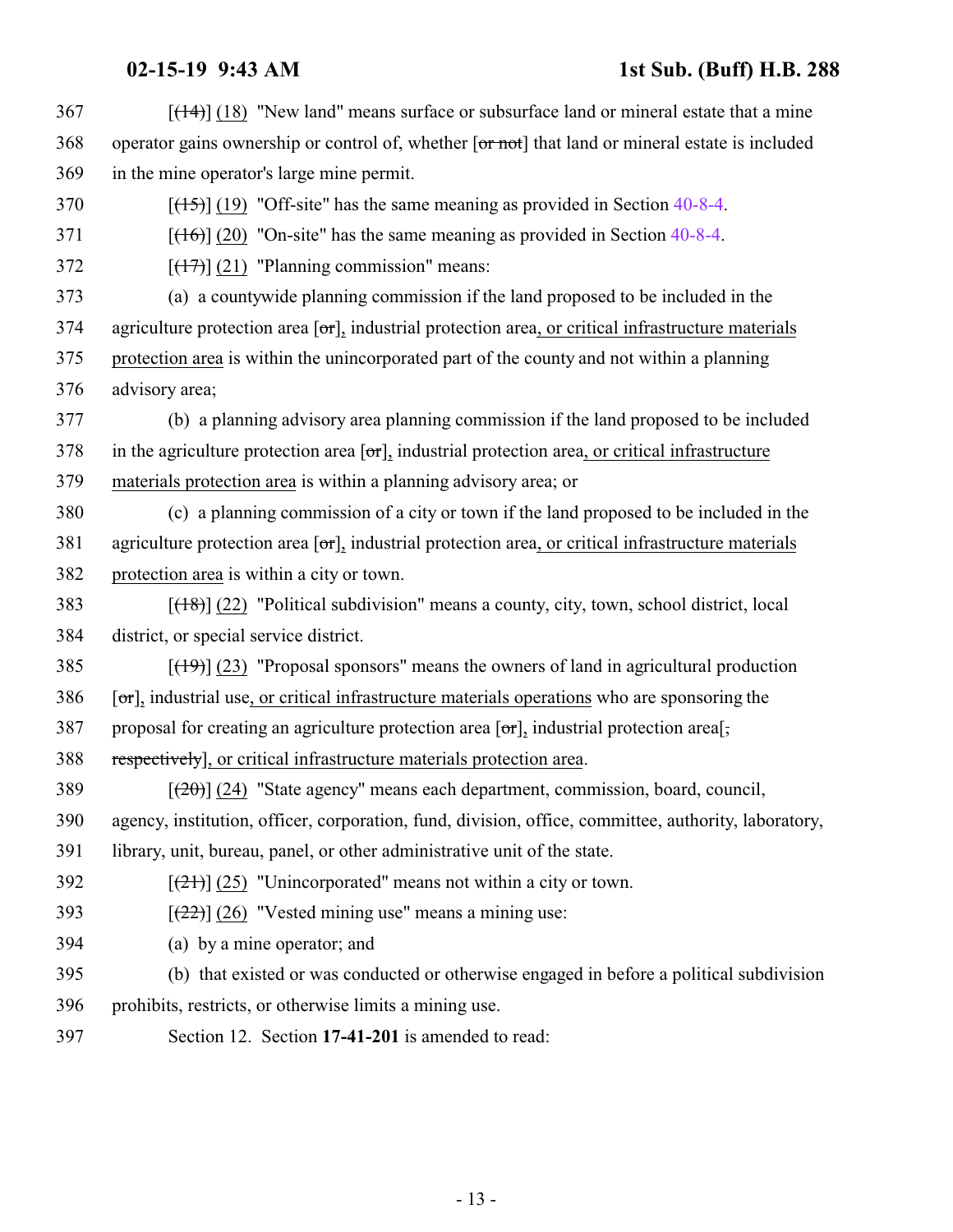| 398 | 17-41-201. Protection area advisory board.                                                         |
|-----|----------------------------------------------------------------------------------------------------|
| 399 | $(1)$ (a) (i) [Each] A county legislative body shall appoint no more than five members             |
| 400 | from the county's conservation district board of supervisors to serve as the [Agriculture]         |
| 401 | Protection Area Advisory Board] agriculture protection area advisory board.                        |
| 402 | (ii) [Each] A county legislative body shall appoint an industrial protection area                  |
| 403 | advisory board.                                                                                    |
| 404 | (iii) Subject to Subsection $(1)(b)$ , a county legislative body shall form a critical             |
| 405 | infrastructure materials protection area advisory board that consists of:                          |
| 406 | (A) the executive director of the Department of Transportation, or the executive                   |
| 407 | director's designee;                                                                               |
| 408 | (B) a local government elected official appointed by the county legislative body;                  |
| 409 | (C) a representative of a local highway authority appointed by the county legislative              |
| 410 | body;                                                                                              |
| 411 | a representative of the critical infrastructure materials industry appointed by the                |
| 412 | county legislative body; and                                                                       |
| 413 | a representative of the construction industry appointed by the county legislative<br>(E)           |
| 414 | body.                                                                                              |
| 415 | (b) A county legislative body may appoint $[\theta]$ an advisory board before or after a           |
| 416 | proposal to create an agriculture protection area or industrial protection area is filed. A county |
| 417 | legislative body shall appoint a critical infrastructure materials protection area advisory board  |
| 418 | only after a proposal to create a critical infrastructure materials protection area is filed.      |
| 419 | (2) [Each] A member of an advisory board shall serve without salary, but a county                  |
| 420 | legislative body may reimburse members for expenses incurred in the performance of their           |
| 421 | duties.                                                                                            |
| 422 | $(3)$ [Each] An advisory board shall:                                                              |
| 423 | (a) evaluate proposals for the establishment of $[$ agriculture protection areas or                |
| 424 | industrial] the relevant protection areas and make recommendations to the applicable               |
| 425 | legislative body about whether $\lceil \text{or not} \rceil$ the proposal should be accepted;      |
| 426 | (b) provide expert advice to the planning commission and to the applicable legislative             |
| 427 | body about:                                                                                        |
| 428 | (i) the desirability of the proposal;                                                              |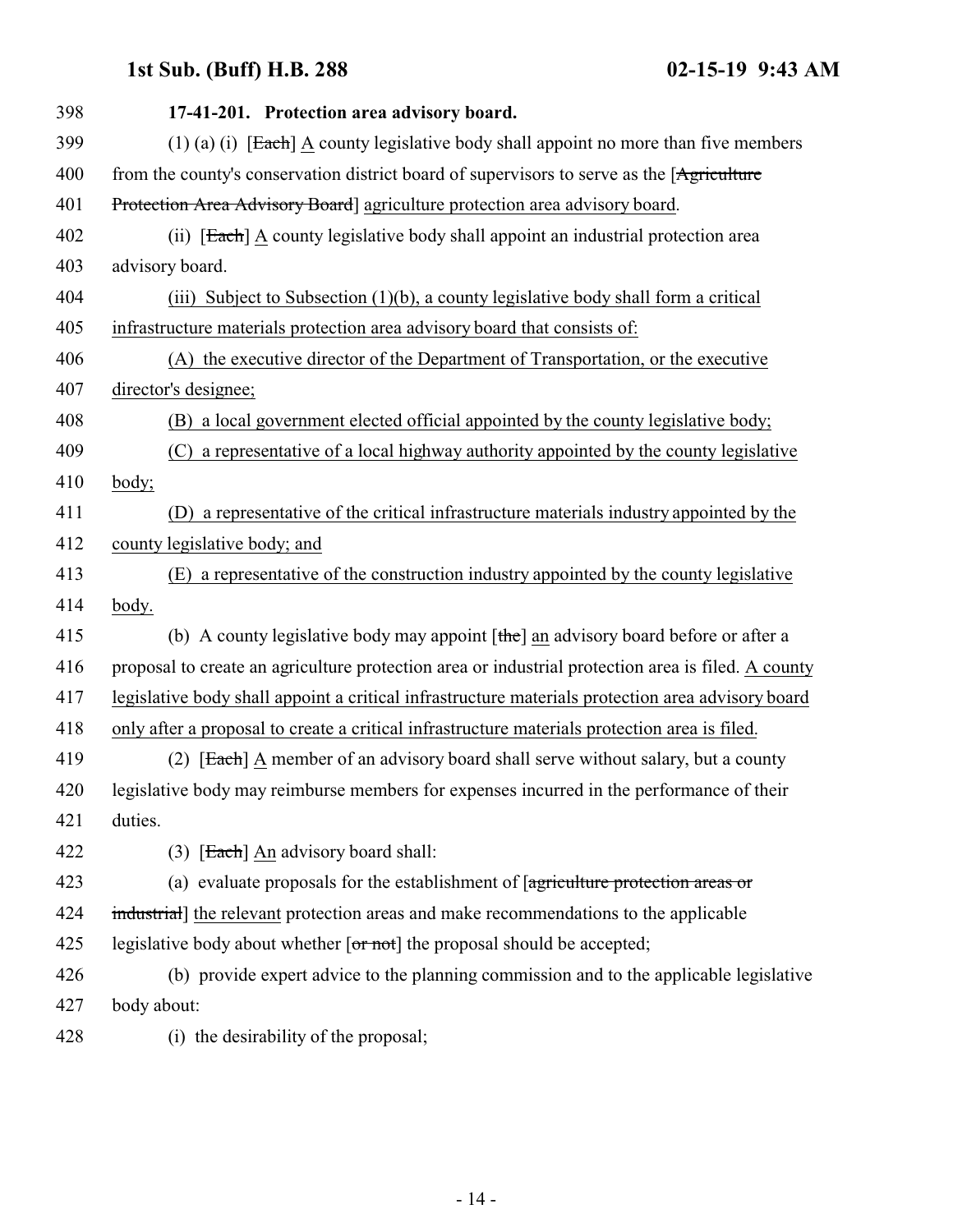<span id="page-14-0"></span>

| 429 | (ii) the nature of agricultural production $[\sigma r]$ , industrial use, or critical infrastructure       |
|-----|------------------------------------------------------------------------------------------------------------|
| 430 | materials operations, as the case may be, within the proposed area;                                        |
| 431 | (iii) the relation of agricultural production $[\sigma \tau]$ , industrial use, or critical infrastructure |
| 432 | materials operations, as the case may be, in the area to the county as a whole; and                        |
| 433 | (iv) which agriculture production $[\sigma r]$ , industrial use, or critical infrastructure materials      |
| 434 | operations, should be allowed within the [agriculture] relevant protection area [or industrial             |
| 435 | protection area, respectively]; and                                                                        |
| 436 | (c) perform $\lceil \frac{1}{2} \rceil$ the other duties required by this chapter.                         |
| 437 | Section 13. Section 17-41-301 is amended to read:                                                          |
| 438 | 17-41-301. Proposal for creation of a protection area.                                                     |
| 439 | (1) (a) A proposal to create an agriculture protection area $[\sigma r]$ , an industrial protection        |
| 440 | area, or critical infrastructure materials protection area may be filed with:                              |
| 441 | (i) the legislative body of the county in which the area is located, if the area is within                 |
| 442 | the unincorporated part of a county; or                                                                    |
| 443 | (ii) the legislative body of the city or town in which the area is located, if the area is                 |
| 444 | within a city or town.                                                                                     |
| 445 | (b) (i) To be accepted for processing by the applicable legislative body, a proposal                       |
| 446 | under Subsection $(1)(a)$ shall be signed by a majority in number of all owners of real property           |
| 447 | and the owners of a majority of the land area in agricultural production $[\sigma r]$ , industrial use, or |
| 448 | critical infrastructure materials operations within the proposed [agriculture protection area or           |
| 449 | industrial] relevant protection area <sup>[</sup> , respectively].                                         |
| 450 | (ii) For purposes of Subsection $(1)(b)(i)$ , the owners of real property shall be                         |
| 451 | determined by the records of the county recorder.                                                          |
| 452 | (2) The proposal shall identify:                                                                           |
| 453 | (a) the boundaries of the land proposed to become part of $\left[$ <del>an agriculture protection</del>    |
| 454 | area or industrial] the relevant protection area;                                                          |
| 455 | (b) any limits on the types of agriculture production $[\sigma\tau]$ , industrial use, or critical         |
| 456 | infrastructure materials operations to be allowed within the [agriculture protection area or               |
| 457 | industrial] relevant protection area <sup>[-</sup> , respectively]; and                                    |
| 458 | (c) for each parcel of land:                                                                               |
| 459 | (i) the names of the owners of record of the land proposed to be included within the                       |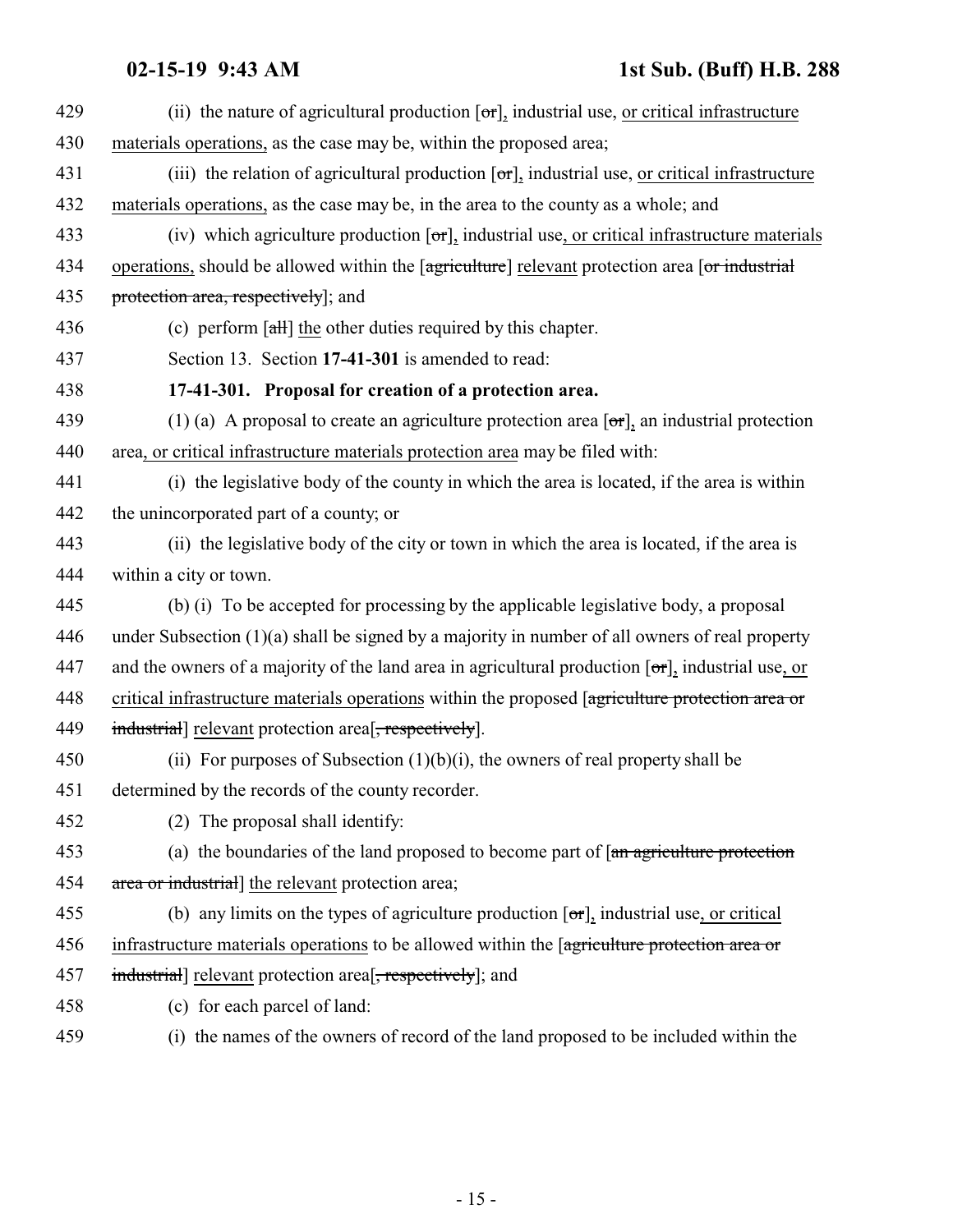<span id="page-15-0"></span>

| 460 | [agriculture protection area or industrial] relevant protection area;                                                      |
|-----|----------------------------------------------------------------------------------------------------------------------------|
| 461 | (ii) the tax parcel number or account number identifying each parcel; and                                                  |
| 462 | (iii) the number of acres of each parcel.                                                                                  |
| 463 | (3) An agriculture protection area $[\sigma r]$ , industrial protection area, or critical                                  |
| 464 | infrastructure materials protection area may include within its boundaries land used for a                                 |
| 465 | roadway, dwelling site, park, or other nonagricultural $[\sigma\tau]$ use, in the case of an industrial                    |
| 466 | protection area, nonindustrial use, or in the case of a critical infrastructure materials protection                       |
| 467 | area, use unrelated to critical infrastructure materials operations, if that land constitutes a                            |
| 468 | minority of the total acreage within the [agriculture protection area or industrial] the relevant                          |
| 469 | protection area <sup>[, respectively].</sup>                                                                               |
| 470 | (4) A county or municipal legislative body may establish:                                                                  |
| 471 | (a) the manner and form for submission of proposals; and                                                                   |
| 472 | (b) reasonable fees for accepting and processing the proposal.                                                             |
| 473 | $(5)$ [Each] A county and municipal legislative body shall establish the minimum                                           |
| 474 | number of continuous acres that shall be included in an agriculture protection area $[\sigma r]$ ,                         |
| 475 | industrial protection area, or critical infrastructure materials protection area.                                          |
| 476 | Section 14. Section 17-41-302 is amended to read:                                                                          |
| 477 | 17-41-302. Notice of proposal for creation of protection area -- Responses.                                                |
| 478 | (1) $[Each]$ An applicable legislative body shall provide notice of the proposal by:                                       |
| 479 | (a) (i) publishing notice $[\cdot(A)]$ in a newspaper having general circulation within:                                   |
| 480 | $[\text{H}](A)$ the same county as the land proposed for inclusion within an agriculture                                   |
| 481 | protection area $[\sigma_{\text{r}}]$ , industrial protection area, <u>or critical infrastructure</u> materials protection |
| 482 | area, as the case may be, if the land is within the unincorporated part of the county; or                                  |
| 483 | $[\text{H}\text{H}]$ (B) the same city or town as the land proposed for inclusion within an agriculture                    |
| 484 | protection area $[\sigma_{\tau}]$ , industrial protection area, or critical infrastructure materials protection            |
| 485 | area, as the case may be, if the land is within a city or town; and                                                        |
| 486 | (ii) as required in Section $45-1-101$ ;                                                                                   |
| 487 | (b) posting notice at five public places, designated by the county or municipal                                            |
| 488 | legislative body, within or near the proposed agriculture protection area $[\sigma_{\tau}]$ , industrial                   |
| 489 | protection area, or critical infrastructure materials protection area; and                                                 |
| 490 | (c) mailing written notice to each owner of land within 1,000 feet of the land proposed                                    |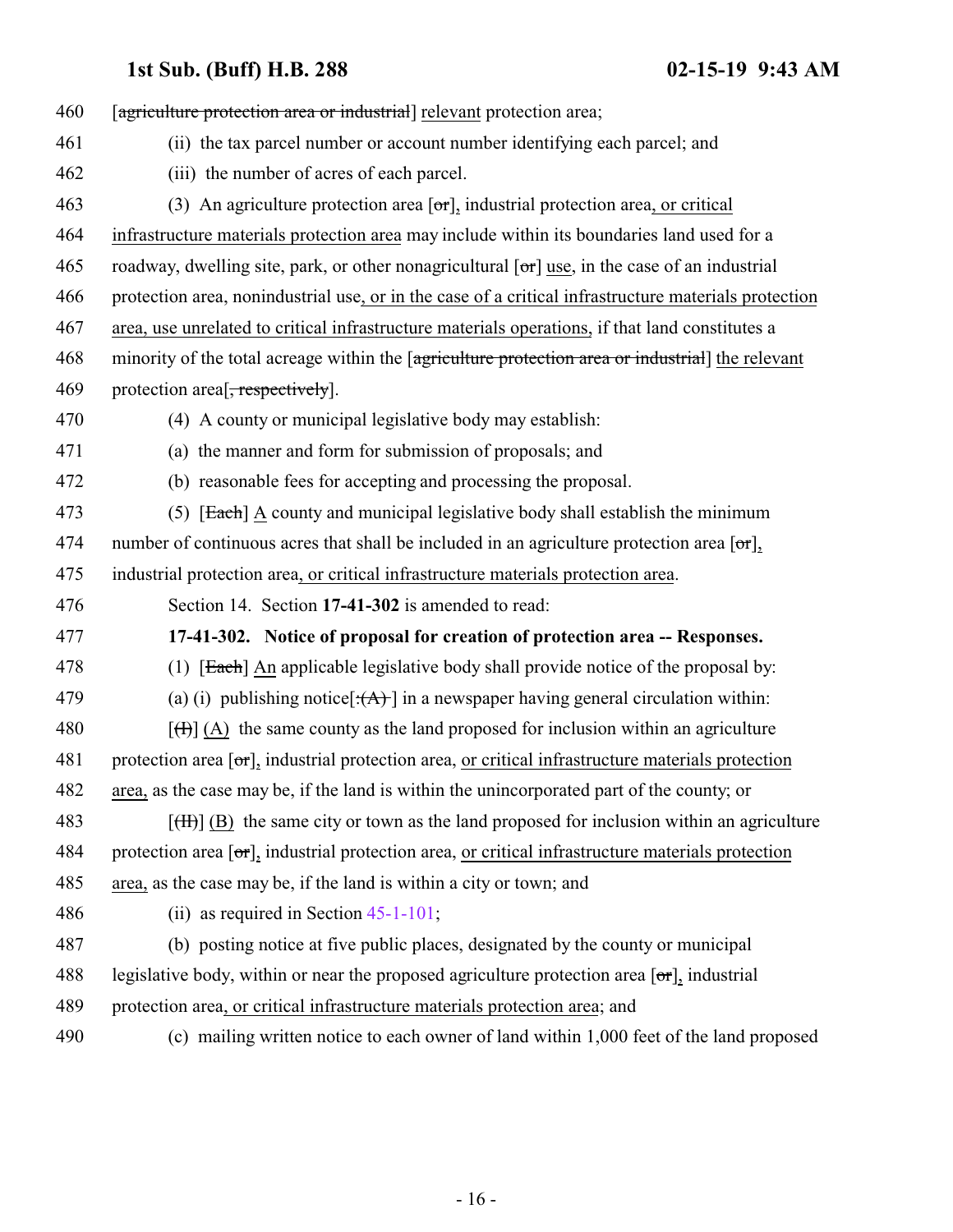| 491 | for inclusion within an agriculture protection area $[\sigma r]_2$ industrial protection area, or critical                             |
|-----|----------------------------------------------------------------------------------------------------------------------------------------|
| 492 | infrastructure materials protection area.                                                                                              |
| 493 | (2) The notice shall contain:                                                                                                          |
| 494 | (a) a statement that a proposal for the creation of an agriculture protection area $\lceil \sigma \rceil$ ,                            |
| 495 | industrial protection area, or critical infrastructure materials protection area has been filed with                                   |
| 496 | the applicable legislative body;                                                                                                       |
| 497 | (b) a statement that the proposal will be open to public inspection in the office of the                                               |
| 498 | applicable legislative body;                                                                                                           |
| 499 | (c) a statement that any person $\overline{or$ entity] affected by the establishment of the area                                       |
| 500 | may, within 15 days of the date of the notice, file with the applicable legislative body:                                              |
| 501 | (i) written objections to the proposal; or                                                                                             |
| 502 | (ii) a written request to modify the proposal to exclude land from or add land to the                                                  |
| 503 | proposed [agriculture protection area or industrial] protection area [, as the case may be];                                           |
| 504 | (d) a statement that the applicable legislative body will submit the proposal to the                                                   |
| 505 | advisory committee and to the planning commission for review and recommendations;                                                      |
| 506 | (e) a statement that the applicable legislative body will hold a public hearing to discuss                                             |
| 507 | and hear public comment on:                                                                                                            |
| 508 | (i) the proposal to create the agriculture protection area $[\sigma r]_2$ industrial protection area,                                  |
| 509 | or critical infrastructure materials protection area;                                                                                  |
| 510 | (ii) the recommendations of the advisory committee and planning commission; and                                                        |
| 511 | (iii) any requests for modification of the proposal and any objections to the proposal;                                                |
| 512 | and                                                                                                                                    |
| 513 | (f) a statement indicating the date, time, and place of the public hearing.                                                            |
| 514 | (3) (a) $\left[\frac{\text{Any}}{\text{Any}}\right]$ $\Delta$ person wishing to modify the proposal for the creation of the            |
| 515 | agriculture protection area $[\sigma r]$ , industrial protection area, or critical infrastructure materials                            |
| 516 | protection area shall, within 15 days after the date of the notice, file a written request for                                         |
| 517 | modification of the proposal, which identifies specifically the land that should be added to or                                        |
| 518 | removed from the proposal.                                                                                                             |
| 519 | (b) $\left[\frac{\text{Any}}{\text{Any}}\right]$ $\Delta$ person wishing to object to the proposal for the creation of the agriculture |
| 520 | protection area $[\sigma_{\tau}]$ , industrial protection area, or critical infrastructure materials protection                        |
| 521 | area shall, within 15 days after the date of the notice, file a written objection to the creation of                                   |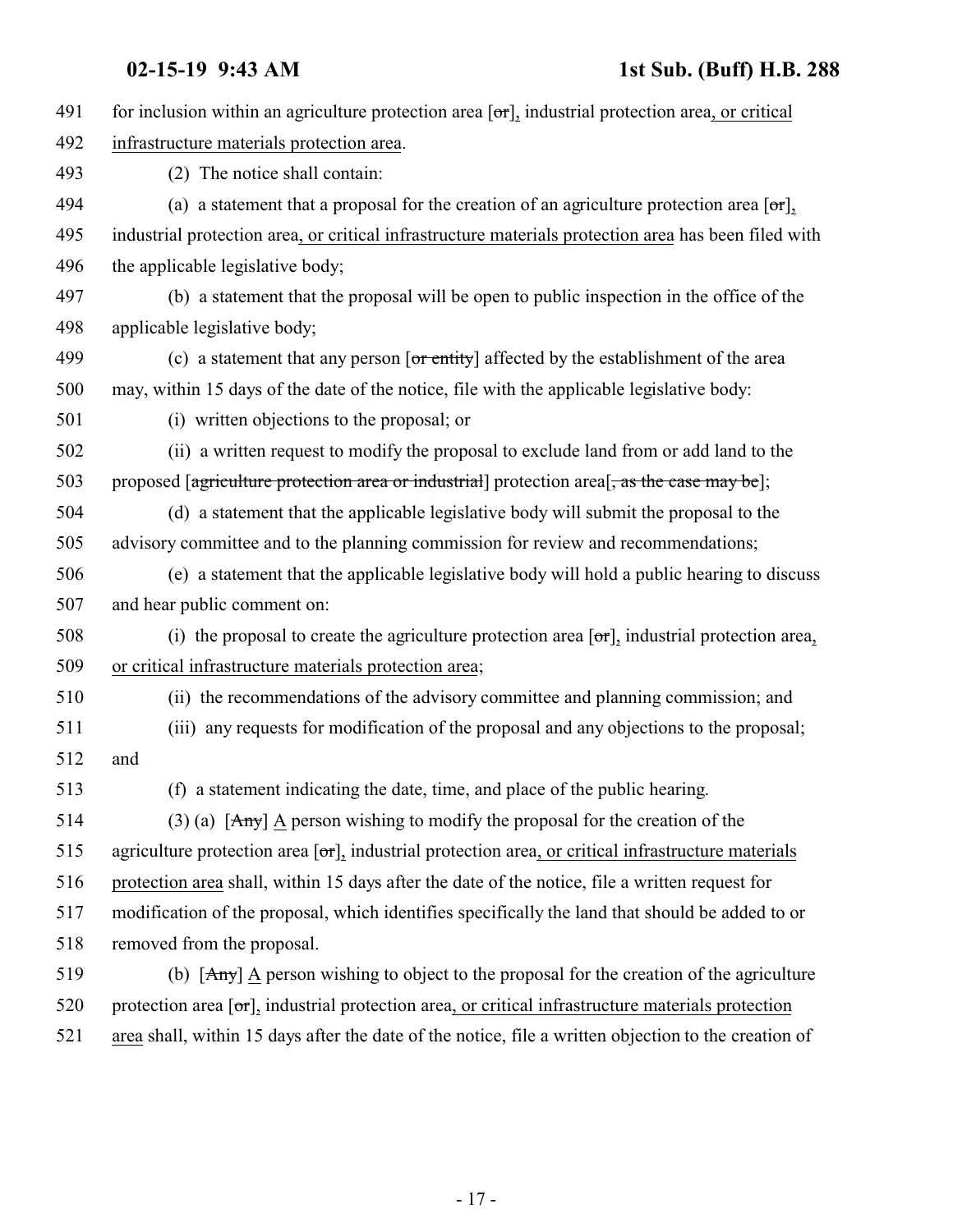<span id="page-17-0"></span>

| 522 | the [agriculture protection area or industrial] relevant protection area.                                                |
|-----|--------------------------------------------------------------------------------------------------------------------------|
| 523 | Section 15. Section 17-41-303 is amended to read:                                                                        |
| 524 | 17-41-303. Review of proposal for creation of protection area.                                                           |
| 525 | (1) After 15 days from the date of the notice, the applicable legislative body shall refer                               |
| 526 | the proposal and any objections and proposed modifications to the proposal to the advisory                               |
| 527 | committee and planning commission for their review, comments, and recommendations.                                       |
| 528 | (2) (a) Within 45 days after receipt of the proposal, the planning commission shall                                      |
| 529 | submit a written report to the applicable legislative body that:                                                         |
| 530 | (i) analyzes and evaluates the effect of the creation of the proposed area on the                                        |
| 531 | planning policies and objectives of the county or municipality, as the case may be;                                      |
| 532 | (ii) analyzes and evaluates the proposal by applying the criteria contained in Section                                   |
| 533 | $17-41-305$ ;                                                                                                            |
| 534 | (iii) recommends any modifications to the land to be included in the proposed                                            |
| 535 | agriculture protection area $\lceil \text{or} \rceil$ , industrial protection area, or critical infrastructure materials |
| 536 | protection area;                                                                                                         |
| 537 | (iv) analyzes and evaluates any objections to the proposal; and                                                          |
| 538 | (v) includes a recommendation to the applicable legislative body either to accept,                                       |
| 539 | accept and modify, or reject the proposal.                                                                               |
| 540 | (b) Within 45 days after receipt of the proposal, the advisory board shall submit a                                      |
| 541 | written report to the applicable legislative body that:                                                                  |
| 542 | (i) recommends any modifications to the land to be included in the proposed                                              |
| 543 | agriculture protection area $[\sigma r]$ , industrial protection area, or critical infrastructure materials              |
| 544 | protection area;                                                                                                         |
| 545 | (ii) analyzes and evaluates the proposal by applying the criteria contained in Section                                   |
| 546 | $17-41-305$ ;                                                                                                            |
| 547 | (iii) analyzes and evaluates any objections to the proposal; and                                                         |
| 548 | (iv) includes a recommendation to the applicable legislative body either to accept,                                      |
| 549 | accept and modify, or reject the proposal.                                                                               |
| 550 | (c) The applicable legislative body shall consider a failure of the planning commission                                  |
| 551 | or advisory committee to submit a written report within the 45 days under Subsection $(2)(a)$ or                         |
| 552 | (b) as a recommendation of that committee to approve the proposal as submitted.                                          |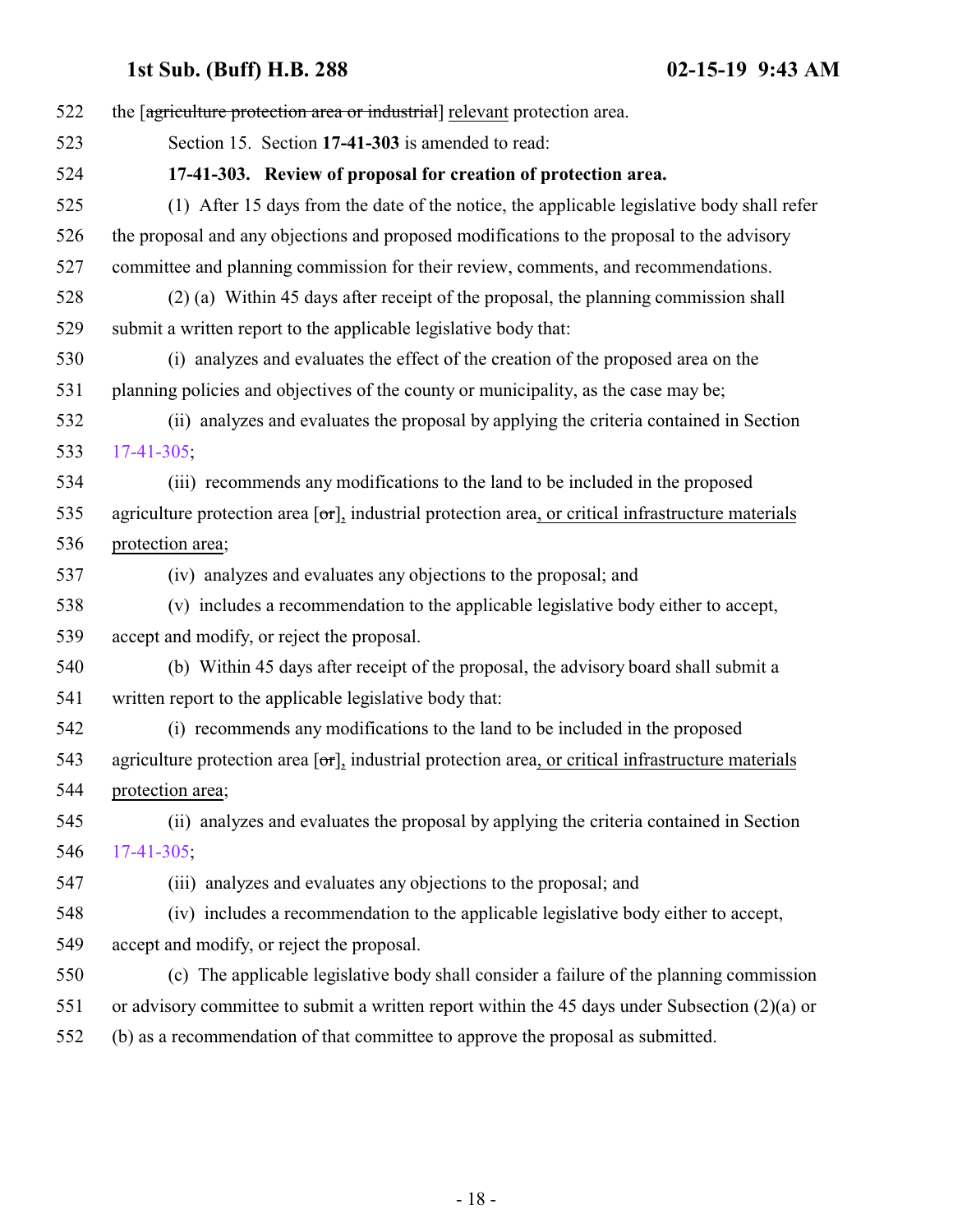<span id="page-18-0"></span>

| 553 | Section 16. Section 17-41-304 is amended to read:                                                              |
|-----|----------------------------------------------------------------------------------------------------------------|
| 554 | 17-41-304. Public hearing -- Review and action on proposal.                                                    |
| 555 | (1) After receipt of the written reports from the advisory committee and planning                              |
| 556 | commission, or after the 45 days have expired, whichever is earlier, the county or municipal                   |
| 557 | legislative body shall:                                                                                        |
| 558 | (a) schedule a public hearing;                                                                                 |
| 559 | (b) provide notice of the public hearing by:                                                                   |
| 560 | (i) publishing notice:                                                                                         |
| 561 | (A) in a newspaper having general circulation within:                                                          |
| 562 | (I) the same county as the land proposed for inclusion within the agriculture protection                       |
| 563 | area $[\sigma\tau]$ , industrial protection area, or critical infrastructure materials protection area, if the |
| 564 | land is within the unincorporated part of the county; or                                                       |
| 565 | (II) the same city or town as the land proposed for inclusion within an agriculture                            |
| 566 | protection area [or], industrial protection area, or critical infrastructure materials protection              |
| 567 | area, if the land is within a city or town; and                                                                |
| 568 | (B) on the Utah Public Notice Website created in Section 63F-1-701;                                            |
| 569 | (ii) posting notice at five public places, designated by the applicable legislative body,                      |
| 570 | within or near the proposed agriculture protection area $[\sigma r]$ , industrial protection area, or          |
| 571 | critical infrastructure materials protection area; and                                                         |
| 572 | (iii) mailing written notice to each owner of land within 1,000 feet of the land proposed                      |
| 573 | for inclusion within an agriculture protection area $[\sigma r]_2$ industrial protection area, or critical     |
| 574 | infrastructure materials protection area; and                                                                  |
| 575 | (c) ensure that the notice includes:                                                                           |
| 576 | (i) the time, date, and place of the public hearing on the proposal;                                           |
| 577 | (ii) a description of the proposed agriculture protection area $[\sigma r]$ , industrial protection            |
| 578 | area, or critical infrastructure materials protection area;                                                    |
| 579 | (iii) any proposed modifications to the proposed agriculture protection area $\sigma$ .                        |
| 580 | industrial protection area, or critical infrastructure materials protection area;                              |
| 581 | (iv) a summary of the recommendations of the advisory committee and planning                                   |
| 582 | commission; and                                                                                                |
| 583 | (v) a statement that interested persons may appear at the public hearing and speak in                          |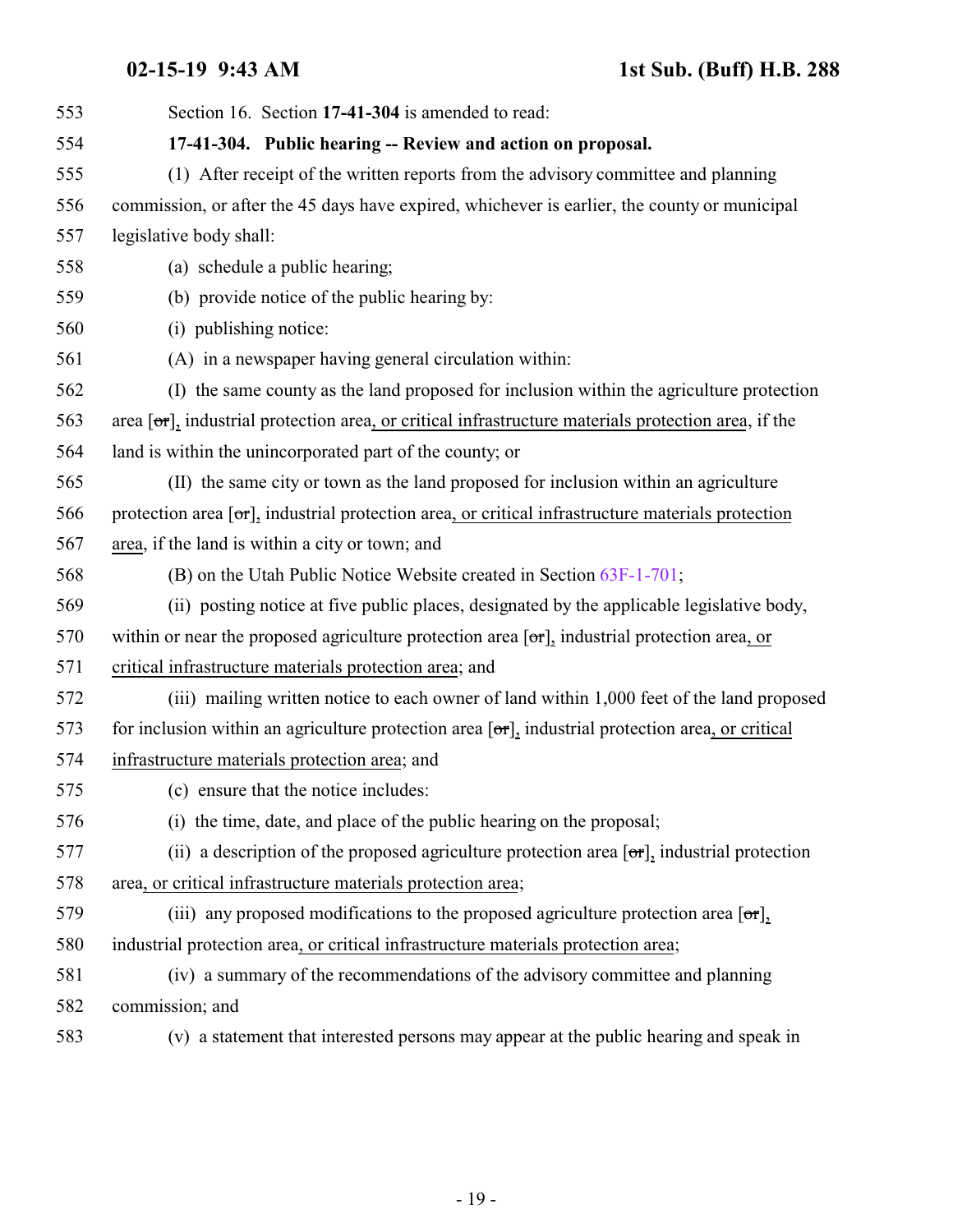| 584 | favor of or against the proposal, any proposed modifications to the proposal, or the                                                 |
|-----|--------------------------------------------------------------------------------------------------------------------------------------|
| 585 | recommendations of the advisory committee and planning commission.                                                                   |
| 586 | (2) The applicable legislative body shall:                                                                                           |
| 587 | (a) convene the public hearing at the time, date, and place specified in the notice; and                                             |
| 588 | (b) take [verbal] oral or written testimony from interested persons.                                                                 |
| 589 | (3) (a) Within 120 days of the submission of the proposal, the applicable legislative                                                |
| 590 | body shall approve, modify and approve, or reject the proposal.                                                                      |
| 591 | (b) The creation of an agriculture protection area $[\sigma\tau]$ , industrial protection area, or                                   |
| 592 | critical infrastructure materials protection area is effective at the earlier of:                                                    |
| 593 | (i) the applicable legislative body's approval of a proposal or modified proposal; or                                                |
| 594 | (ii) 120 days after submission of a proposal complying with Subsection $17-41-301(2)$ if                                             |
| 595 | the applicable legislative body has failed to approve or reject the proposal within that time.                                       |
| 596 | (c) Notwithstanding Subsection (3)(b), a critical infrastructure materials protection area                                           |
| 597 | is effective only if the applicable legislative body, at its discretion, approves a proposal or                                      |
| 598 | modified proposal.                                                                                                                   |
| 599 | (4) (a) $\left[\frac{\text{In order to}}{\text{In order to}}\right]$ To give constructive notice of the existence of the agriculture |
| 600 | protection area $[\sigma_{\tau}]$ , industrial protection area, or critical infrastructure materials protection                      |
| 601 | area to all persons who have, may acquire, or may seek to acquire an interest in land in or                                          |
| 602 | adjacent to the [agriculture protection area or industrial] relevant protection area[,                                               |
| 603 | respectively, within 10 days of the creation of [an agriculture protection area or industrial] the                                   |
| 604 | relevant protection area, the applicable legislative body shall file an executed document                                            |
| 605 | containing a legal description of the [agriculture protection area or industrial] relevant                                           |
| 606 | protection area <sup>[, as the case may be,]</sup> with:                                                                             |
| 607 | (i) the county recorder of deeds; and                                                                                                |
| 608 | (ii) the affected planning commission.                                                                                               |
| 609 | (b) If the legal description of the property to be included in the [agriculture protection                                           |
| 610 | area or industrial] relevant protection area is available through the county recorder's office, the                                  |
| 611 | applicable legislative body shall use that legal description in its executed document required in                                    |
| 612 | Subsection $(4)(a)$ .                                                                                                                |
| 613 | (5) Within 10 days of the recording of the agriculture protection area, the applicable                                               |
| 614 | legislative body shall:                                                                                                              |
|     |                                                                                                                                      |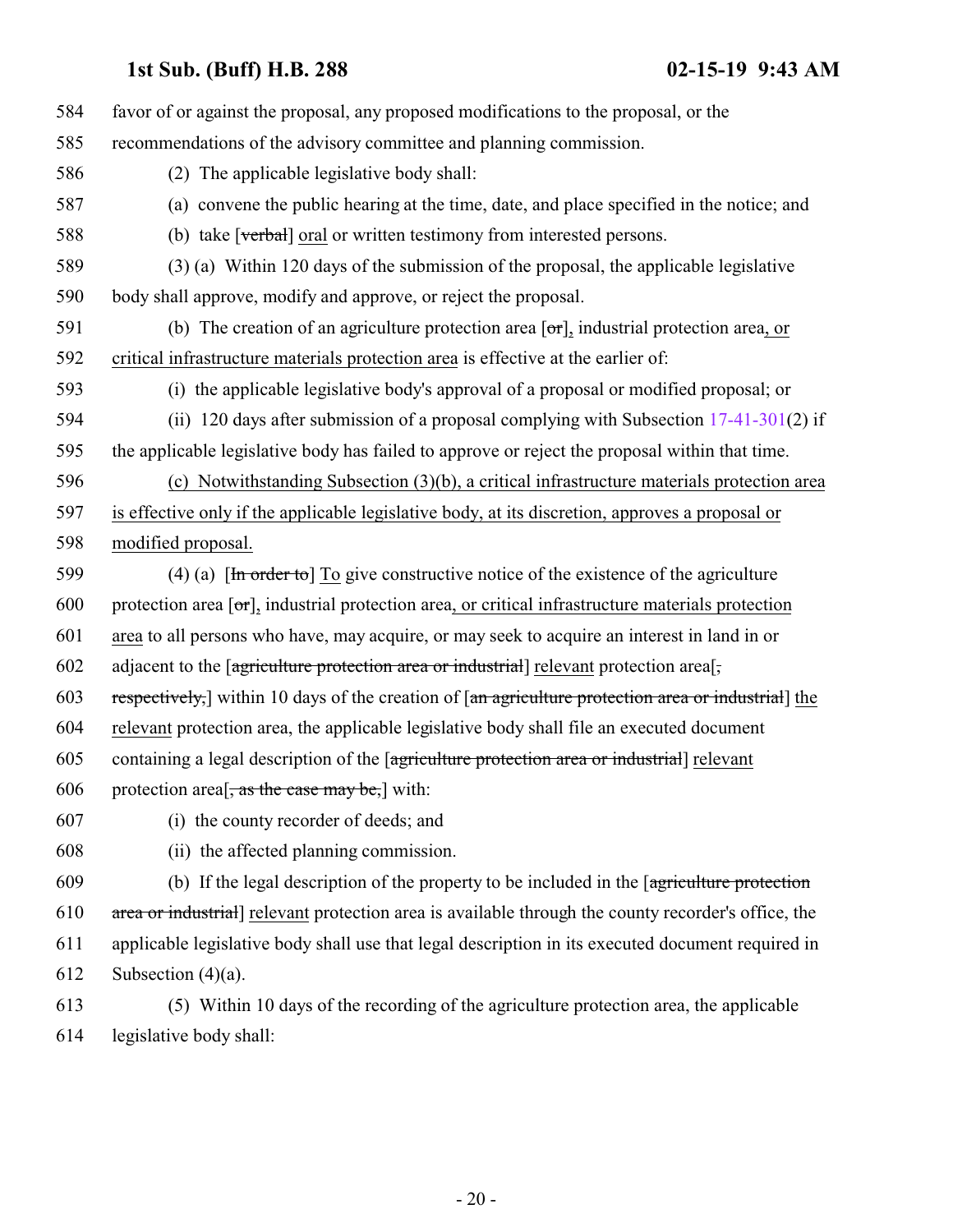<span id="page-20-0"></span>

| 615 | (a) send written notification to the commissioner of agriculture and food that the                                   |
|-----|----------------------------------------------------------------------------------------------------------------------|
| 616 | agriculture protection area has been created; and                                                                    |
| 617 | (b) include in the notification:                                                                                     |
| 618 | (i) the number of landowners owning land within the agriculture protection area;                                     |
| 619 | (ii) the total acreage of the area;                                                                                  |
| 620 | (iii) the date of approval of the area; and                                                                          |
| 621 | (iv) the date of recording.                                                                                          |
| 622 | (6) The applicable legislative body's failure to record the notice required under                                    |
| 623 | Subsection (4) or to send the written notification under Subsection (5) does not invalidate the                      |
| 624 | creation of an agriculture protection area.                                                                          |
| 625 | (7) The applicable legislative body may consider the cost of recording notice under                                  |
| 626 | Subsection (4) and the cost of sending notification under Subsection (5) in establishing a fee                       |
| 627 | under Subsection $17-41-301(4)(b)$ .                                                                                 |
| 628 | Section 17. Section 17-41-305 is amended to read:                                                                    |
| 629 | 17-41-305. Criteria to be applied in evaluating a proposal for the creation of a                                     |
| 630 | protection area.                                                                                                     |
| 631 | In evaluating a proposal and in determining whether or not to create or recommend the                                |
| 632 | creation of an agriculture protection area $[\sigma r]$ , industrial protection area, or critical                    |
| 633 | infrastructure materials protection area, the advisory committee, planning commission, and                           |
| 634 | applicable legislative body shall apply the following criteria:                                                      |
| 635 | (1) whether or not the land is currently being used for agriculture production $\lceil \text{or} \text{ for} \rceil$ |
| 636 | $\pi$ ], industrial use, or critical infrastructure materials operations, as the case may be;                        |
| 637 | (2) whether or not the land is zoned for agriculture use $[\sigma r]_2$ industrial use, or critical                  |
| 638 | infrastructure materials operations, as the case may be;                                                             |
| 639 | (3) whether or not the land is viable for agriculture production $[\sigma r]$ , industrial use, or                   |
| 640 | critical infrastructure materials operations, as the case may be;                                                    |
| 641 | (4) the extent and nature of existing or proposed farm improvements $[\sigma r]$ , the extent                        |
| 642 | and nature of existing or proposed improvements to or expansion of the industrial use, or the                        |
| 643 | extent and nature of existing or proposed improvements to or expansion of critical                                   |
| 644 | infrastructure materials operations, as the case may be; and                                                         |
| 645 | (5) (a) in the case of an agriculture protection area, anticipated trends in agricultural                            |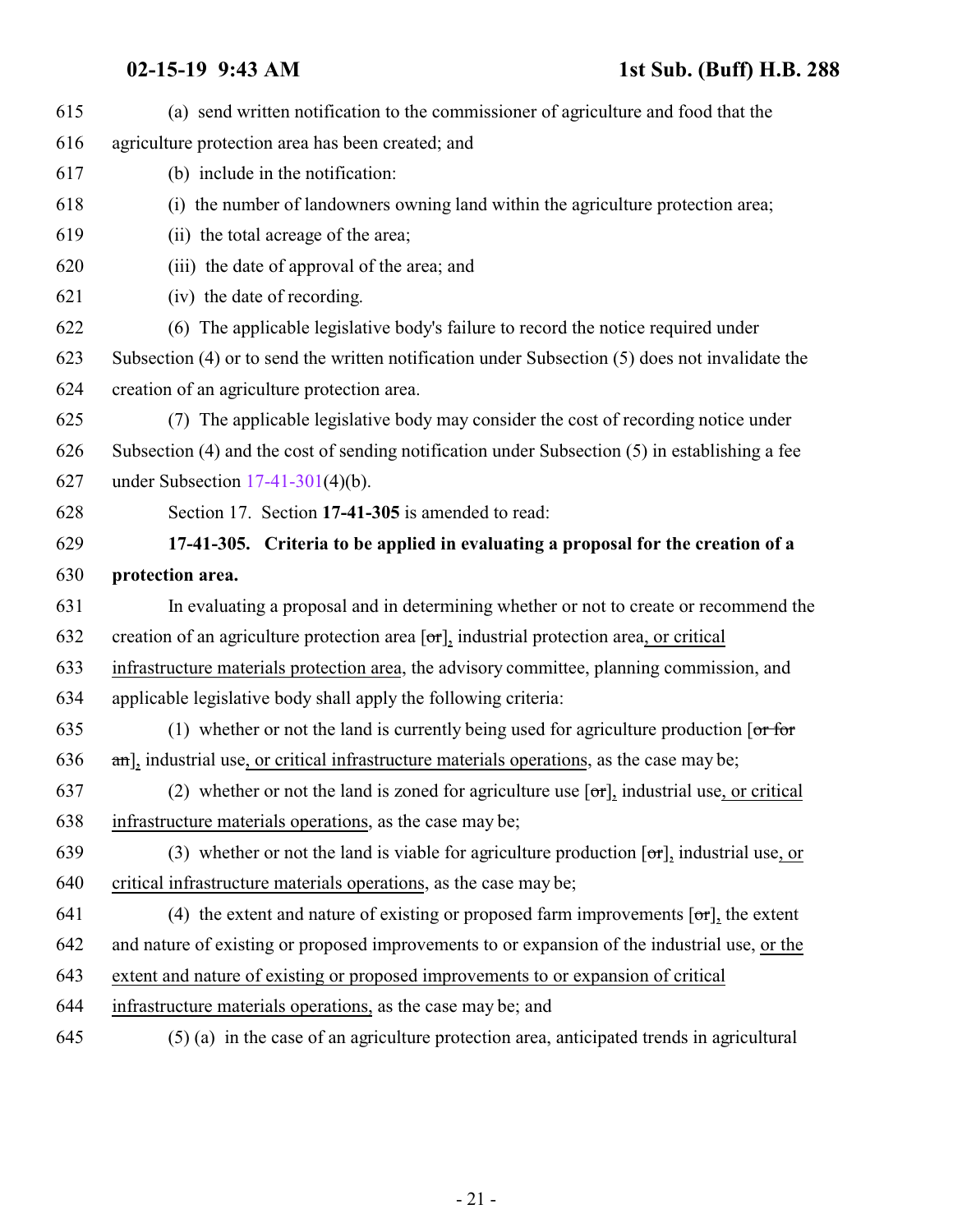<span id="page-21-0"></span>

| 646 | and technological conditions; $[\sigma r]$                                                             |
|-----|--------------------------------------------------------------------------------------------------------|
| 647 | (b) in the case of an industrial protection area, anticipated trends in technological                  |
| 648 | conditions applicable to the industrial use of the land in question[-]; or                             |
| 649 | (c) in the case of a critical infrastructure materials protection area, anticipated trends in          |
| 650 | technological conditions applicable to the critical infrastructure materials operations of the land    |
| 651 | in question.                                                                                           |
| 652 | Section 18. Section 17-41-306 is amended to read:                                                      |
| 653 | 17-41-306. Adding land to or removing land from a protection area -- Removing                          |
| 654 | land from a mining protection area.                                                                    |
| 655 | (1) (a) Any owner may add land to an existing agriculture protection area $\lceil \text{or} \rceil$ ,  |
| 656 | industrial protection area, critical infrastructure materials protection area, as the case may be,     |
| 657 | by:                                                                                                    |
| 658 | (i) filing a proposal with:                                                                            |
| 659 | (A) the county legislative body, if the [agriculture protection area or industrial] relevant           |
| 660 | protection area and the land to be added are within the unincorporated part of the county, or          |
| 661 | (B) the municipal legislative body, if the [agriculture protection area or industrial]                 |
| 662 | relevant protection area and the land to be added are within a city or town; and                       |
| 663 | (ii) obtaining the approval of the applicable legislative body for the addition of the land            |
| 664 | to the relevant protection area.                                                                       |
| 665 | (b) The applicable legislative body shall:                                                             |
| 666 | $(i)$ comply with the provisions for creating an agriculture protection area $[\sigma r]$ , industrial |
| 667 | protection area, critical infrastructure materials protection area, as the case may be, in             |
| 668 | determining whether $\lceil \text{or not} \rceil$ to accept the proposal[-]; and                       |
| 669 | (ii) for purposes of a critical infrastructure materials protection area, request a copy of            |
| 670 | the applicable Division of Air Quality approval order.                                                 |
| 671 | (c) The applicable legislative body may deny the expansion if it is contrary to the                    |
| 672 | Division of Air Quality's approval order.                                                              |
| 673 | (2) (a) $[Amy]$ An owner of land within an agriculture protection area $[\sigma r]$ , industrial       |
| 674 | protection area, or critical infrastructure materials protection area may remove any or all of the     |
| 675 | land from the [agriculture protection area or industrial] relevant protection area, [respectively,]    |
| 676 | by filing a petition for removal with the applicable legislative body.                                 |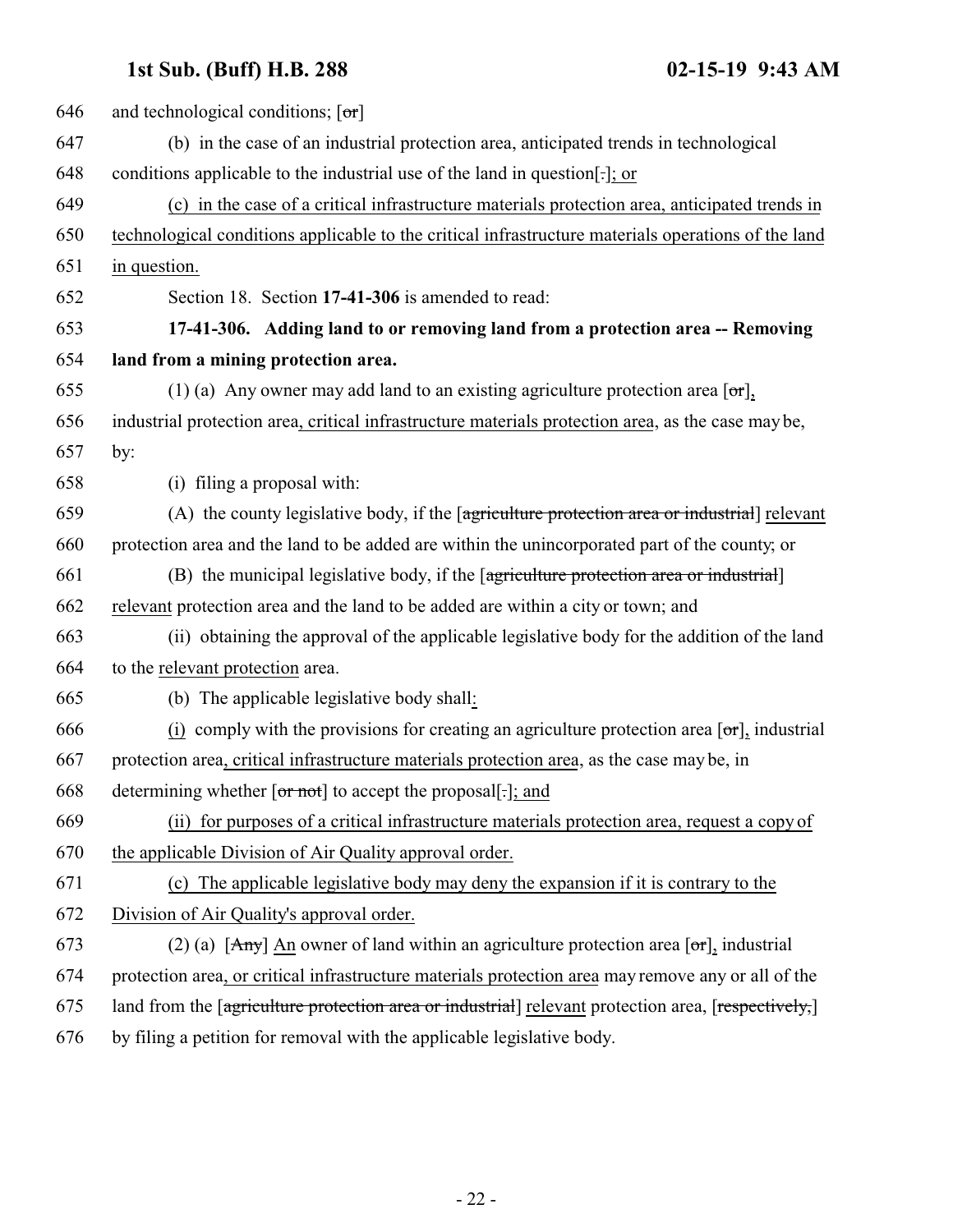| 677 | (b) (i) The applicable legislative body:                                                                                            |
|-----|-------------------------------------------------------------------------------------------------------------------------------------|
| 678 | $(A)$ shall:                                                                                                                        |
| 679 | (I) grant the petition for removal of land from $\frac{1}{2}$ and $\frac{1}{2}$ are protection area or                              |
| 680 | industrial the relevant protection area, [as the case may be,] even if removal of the land would                                    |
| 681 | result in an agriculture protection area $[\sigma r]$ , industrial protection area, or critical infrastructure                      |
| 682 | materials protection area of less than the number of acres established by the applicable                                            |
| 683 | legislative body as the minimum under Section 17-41-301; and                                                                        |
| 684 | (II) $\left[\frac{\text{in order}}{\text{in order}}\right]$ to give constructive notice of the removal to all persons who have, may |
| 685 | acquire, or may seek to acquire an interest in land in or adjacent to the agriculture protection                                    |
| 686 | area $[\sigma_{\tau}]$ , industrial protection area, or critical infrastructure materials protection area and the                   |
| 687 | land removed from the <i>agriculture</i> protection area or industrial relevant protection area, file a                             |
| 688 | legal description of the revised boundaries of the [agriculture protection area or industrial]                                      |
| 689 | relevant protection area with the county recorder of deeds and the affected planning                                                |
| 690 | commission; and                                                                                                                     |
| 691 | (B) may not charge a fee in connection with a petition to remove land from an                                                       |
| 692 | agriculture protection area $[\sigma r]$ , an industrial protection area, or critical infrastructure materials                      |
| 693 | protection area.                                                                                                                    |
| 694 | (ii) The remaining land in the agriculture protection area $[\sigma r]$ , industrial protection                                     |
| 695 | area, or critical infrastructure materials protection area is still an agriculture protection area                                  |
| 696 | [or], industrial protection area <sup>[</sup> , respectively], or critical infrastructure materials protection                      |
| 697 | area.                                                                                                                               |
| 698 | (iii) (A) A critical infrastructure materials operator may abandon some or all of its                                               |
| 699 | critical infrastructure materials operations use only as provided in this Subsection $(2)(b)(iii)$ .                                |
| 700 | (B) To abandon some or all of a critical infrastructure materials operations, a critical                                            |
| 701 | infrastructure materials operator shall record a written declaration of abandonment with the                                        |
| 702 | recorder of the county in which the critical infrastructure materials operations being abandoned                                    |
| 703 | is located.                                                                                                                         |
| 704 | The written declaration of abandonment under this Subsection $(2)(b)(iii)$ shall<br>(C)                                             |
| 705 | specify the critical infrastructure materials operations or the portion of the critical infrastructure                              |
| 706 | materials operations being abandoned.                                                                                               |
|     |                                                                                                                                     |

(3) (a) If a municipality annexes any land that is part of an agriculture protection area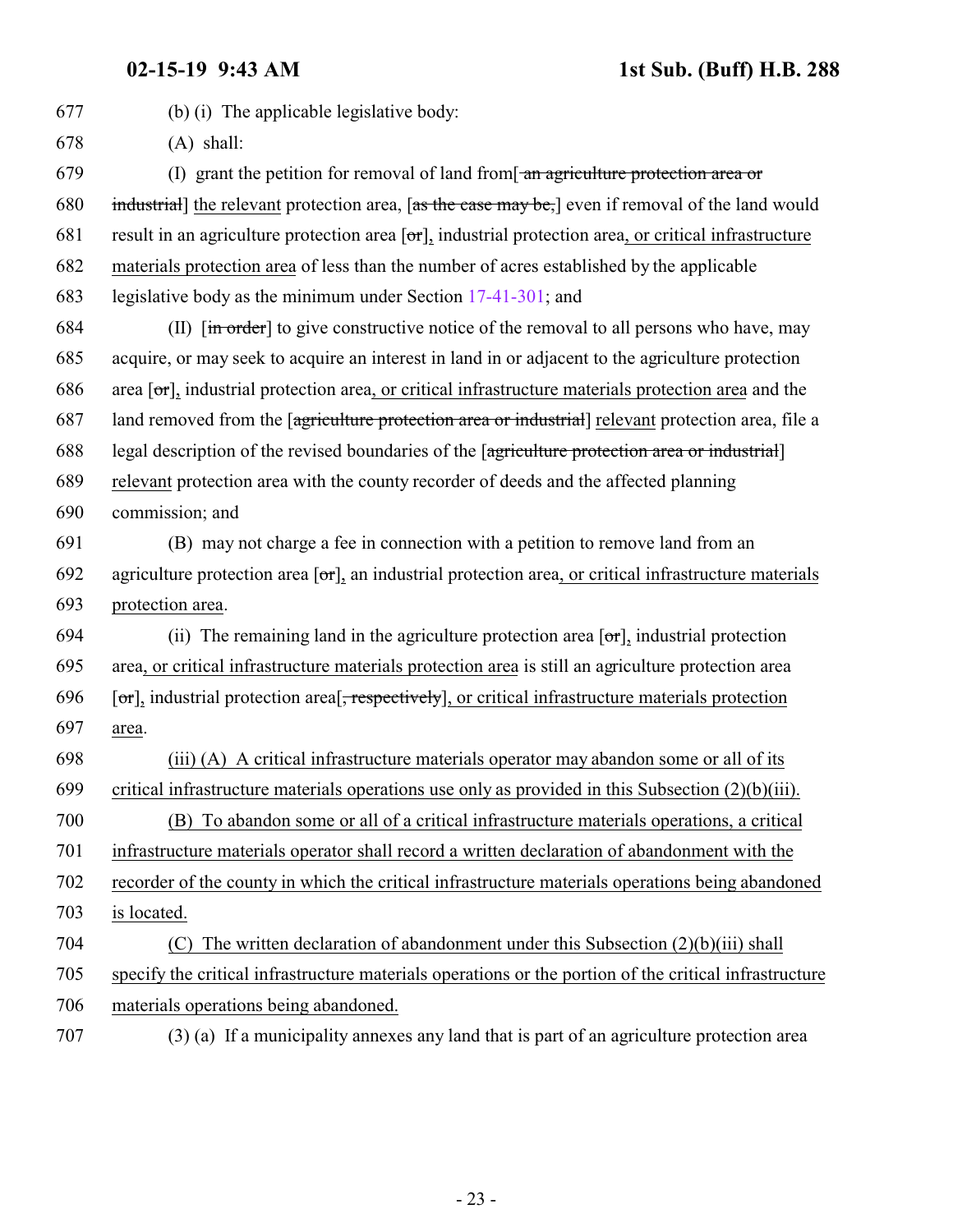<span id="page-23-0"></span>

| 708 | $[\sigma_{\tau}]$ , industrial protection area, or critical infrastructure materials protection area located in the |
|-----|---------------------------------------------------------------------------------------------------------------------|
| 709 | unincorporated part of the county, the county legislative body shall, within 30 days after the                      |
| 710 | land is annexed, review the feasibility of that land remaining in the [agriculture protection area                  |
| 711 | or industrial] relevant protection area according to the procedures and requirements of Section                     |
| 712 | 17-41-307.                                                                                                          |
| 713 | (b) The county legislative body shall remove the annexed land from the [agriculture]                                |
| 714 | protection area or industrial] relevant protection area[, as the case may be,] if:                                  |
| 715 | (i) the county legislative body concludes, after the review under Section $17-41-307$ ,                             |
| 716 | that removal is appropriate; and                                                                                    |
| 717 | (ii) the owners of all the annexed land that is within the [agriculture protection area or                          |
| 718 | industrial] relevant protection area consent in writing to the removal.                                             |
| 719 | (c) Removal of land from an agriculture protection area $[\sigma r]$ , industrial protection area,                  |
| 720 | or critical infrastructure materials protection area under this Subsection (3) does not affect                      |
| 721 | whether that land may be:                                                                                           |
| 722 | (i) included in a proposal under Section $17-41-301$ to create an agriculture protection                            |
| 723 | area $[\sigma\tau]$ , industrial protection area, or critical infrastructure materials protection area within       |
| 724 | the municipality; or                                                                                                |
| 725 | (ii) added to an existing agriculture protection area $[\sigma\tau]$ , industrial protection area, or               |
| 726 | critical infrastructure materials protection area within the municipality under Subsection (1).                     |
| 727 | (4) A mine operator that owns or controls land within a mining protection area may                                  |
| 728 | remove any or all of the land from the mining protection area by filing a notice of removal with                    |
| 729 | the legislative body of the county in which the land is located.                                                    |
| 730 | Section 19. Section 17-41-307 is amended to read:                                                                   |
| 731 | 17-41-307. Review of protection areas.                                                                              |
| 732 | (1) In the 20th calendar year after its creation under this part, $[each]$ an agriculture                           |
| 733 | protection area $[\sigma_{\tau}]$ , industrial protection area, or critical infrastructure materials protection     |
| 734 | area, as the case may be, shall be reviewed, under the provisions of this section, by:                              |
| 735 | (a) the county legislative body, if the [agriculture protection area or industrial] relevant                        |
| 736 | protection area is within the unincorporated part of the county; or                                                 |
| 737 | (b) the municipal legislative body, if the [agriculture protection area or industrial]                              |
| 738 | relevant protection area is within the municipality.                                                                |
|     |                                                                                                                     |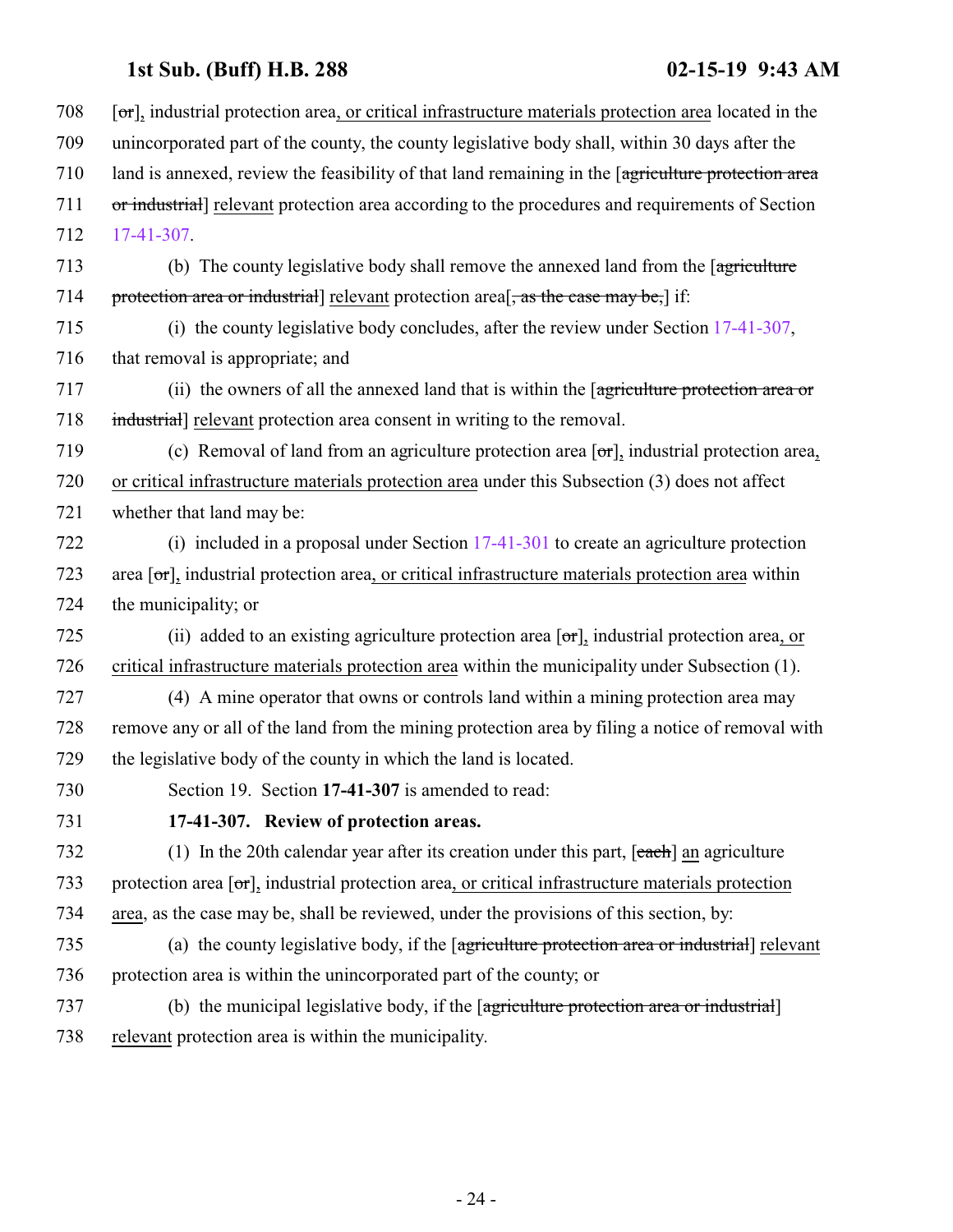<span id="page-24-0"></span>

| 739 | $(2)$ (a) In the 20th year, the applicable legislative body may:                                                          |
|-----|---------------------------------------------------------------------------------------------------------------------------|
| 740 | (i) request the planning commission and advisory board to submit recommendations                                          |
| 741 | about whether the agriculture protection area $[\sigma r]$ , industrial protection area, or critical                      |
| 742 | infrastructure materials protection area, as the case may be, should be continued, modified, or                           |
| 743 | terminated;                                                                                                               |
| 744 | (ii) at least 120 days before the end of the calendar year, hold a public hearing to                                      |
| 745 | discuss whether the [agriculture protection area or industrial] relevant protection area, [as the                         |
| 746 | ease may be,] should be continued, modified, or terminated;                                                               |
| 747 | (iii) give notice of the hearing using the same procedures required by Section                                            |
| 748 | 17-41-302; and                                                                                                            |
| 749 | (iv) after the public hearing, continue, modify, or terminate the [agriculture protection                                 |
| 750 | area or industrial] relevant protection area.                                                                             |
| 751 | (b) If the applicable legislative body modifies or terminates the agriculture protection                                  |
| 752 | area $[\sigma\tau]$ , industrial protection area, or critical infrastructure materials protection area, $[\text{it}]$ the |
| 753 | applicable legislative body shall file an executed document containing the legal description of                           |
| 754 | the [agriculture protection area or industrial] relevant protection area, [respectively,] with the                        |
| 755 | county recorder of deeds.                                                                                                 |
| 756 | (3) If the applicable legislative body fails affirmatively to continue, modify, or                                        |
| 757 | terminate the agriculture protection area $\sigma$ , industrial protection area, or critical infrastructure               |
| 758 | materials protection area, as the case may be, in the 20th calendar year, the [agriculture]                               |
| 759 | protection area or industrial] relevant protection area is considered to be reauthorized for                              |
| 760 | another 20 years.                                                                                                         |
| 761 | Section 20. Section 17-41-402 is amended to read:                                                                         |
| 762 | 17-41-402. Limitations on local regulations.                                                                              |
| 763 | (1) A political subdivision within which an agriculture protection area $[\sigma r]$ , industrial                         |
| 764 | protection area, or critical infrastructure materials protection area is created or with a mining                         |
| 765 | protection area within its boundary shall encourage the continuity, development, and viability                            |
| 766 | of agriculture use, industrial use, critical infrastructure materials operations, or mining use,                          |
| 767 | [respectively,] within the relevant protection area by not enacting a local law, ordinance, or                            |
| 768 | regulation that, unless the law, ordinance, or regulation bears a direct relationship to public                           |
| 769 | health or safety, would unreasonably restrict:                                                                            |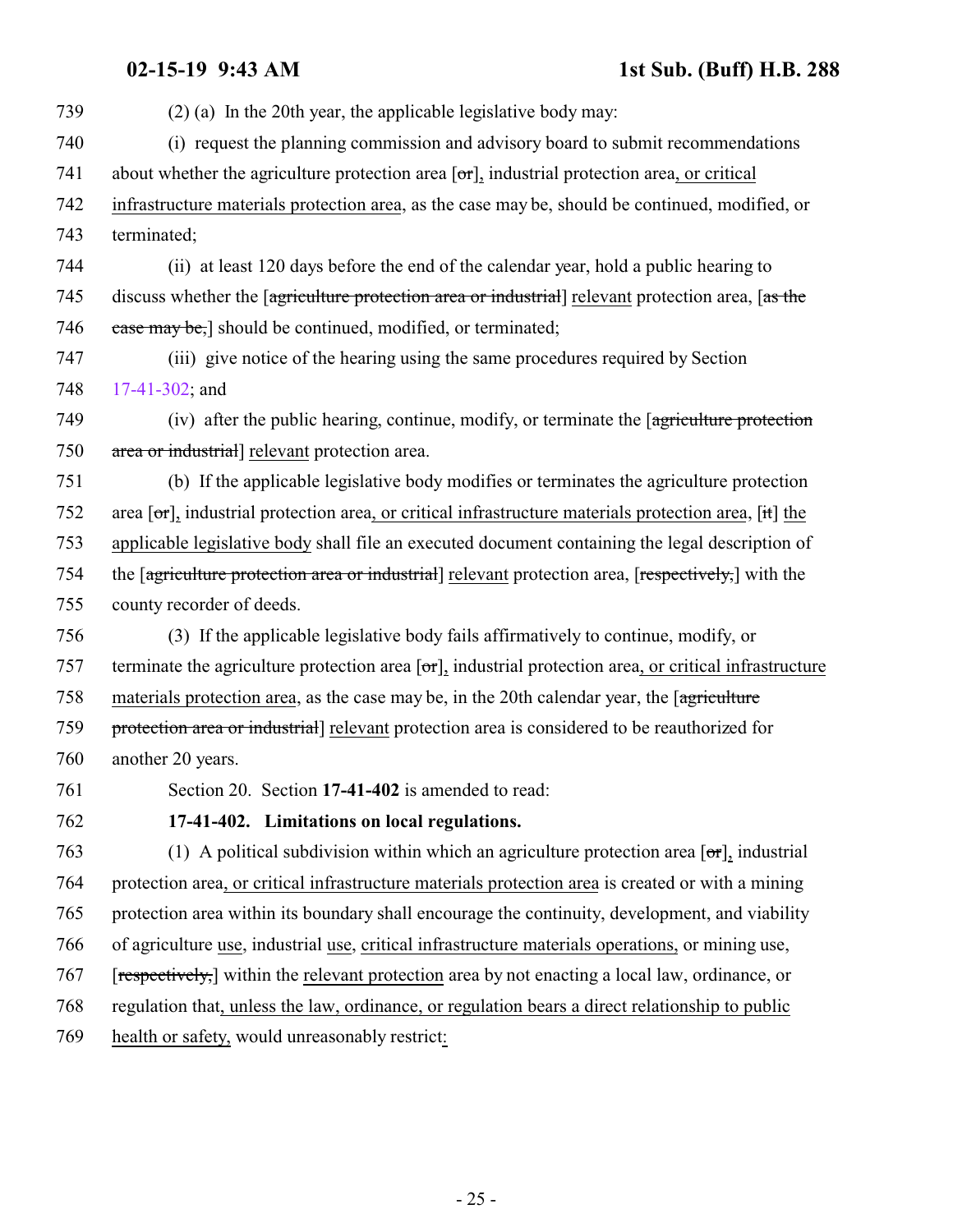<span id="page-25-0"></span>770 (a) in the case of an agriculture protection area, a farm structure or farm practice  $[**or**,]$ ; (b) in the case of an industrial protection area, an industrial use of the land within the 772 area  $\lceil \text{or,}\rceil$ ; (c) in the case of a critical infrastructure materials protection area, critical infrastructure materials operations; or (d) in the case of a mining protection area, a mining use within the protection area [unless the law, ordinance, or regulation bears a direct relationship to public health or safety]. (2) A political subdivision may not change the zoning designation of or a zoning regulation affecting land within an agriculture protection area unless the political subdivision receives written approval for the change from all the landowners within the agriculture protection area affected by the change. (3) Except as provided by Section [19-4-113](http://le.utah.gov/UtahCode/SectionLookup.jsp?section=19-4-113&session=2019GS), a political subdivision may not change the zoning designation of or a zoning regulation affecting land within an industrial protection area unless the political subdivision receives written approval for the change from all the landowners within the industrial protection area affected by the change. (4) A political subdivision may not change the zoning designation of or a zoning regulation affecting land within a critical infrastructure materials protection area unless the political subdivision receives written approval for the change from each critical infrastructure materials operator within the relevant area.  $\left[\frac{(4)}{(5)} \right]$  (5) A political subdivision may not change the zoning designation of or a zoning regulation affecting land within a mining protection area unless the political subdivision receives written approval for the change from each mine operator within the area. (6) From May 14, 2019, to July 1, 2020, a county, city, or town may not: (a) adopt, enact, or amend an existing land use regulation, ordinance, or regulation that would prohibit, restrict, regulate, or otherwise limit critical infrastructure materials operations, including vested critical infrastructure materials operations as defined in Section [10-9a-901](#page-2-0) or [17-27a-1001](#page-5-0); or (b) initiate proceedings to amend the county's, city's, or town's land use ordinances as described in Subsection [10-9a-509](http://le.utah.gov/UtahCode/SectionLookup.jsp?section=10-9a-509&session=2019GS)(1)(a)(ii) or [17-27a-508](http://le.utah.gov/UtahCode/SectionLookup.jsp?section=17-27a-508&session=2019GS)(1)(a)(ii). Section 21. Section **17-41-403** is amended to read: **17-41-403. Nuisances.**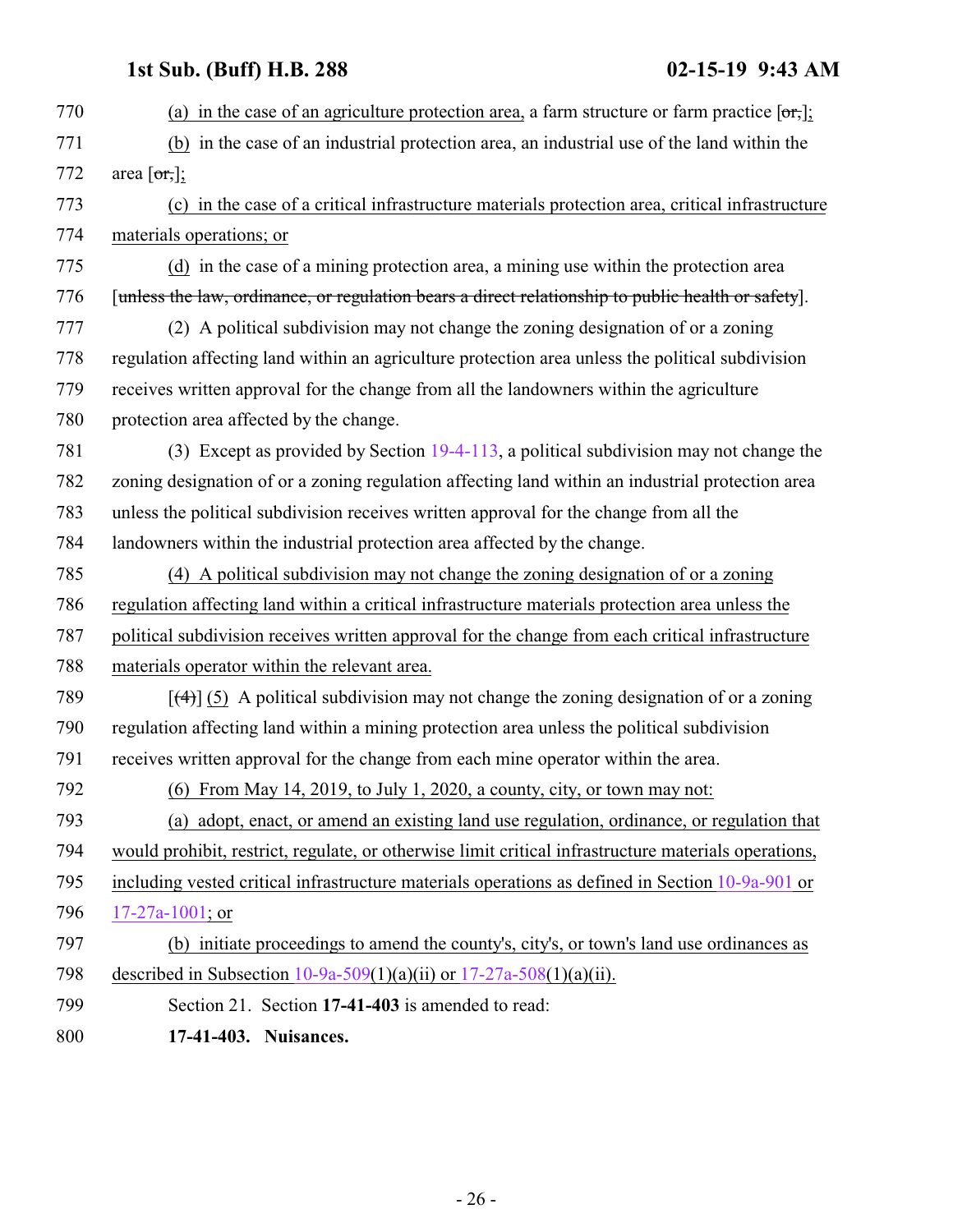801 (1)  $\sqrt{\frac{4}{10}}$  A political subdivision shall ensure that any of  $\sqrt{1 + 8}$  the political subdivision's laws or ordinances that define or prohibit a public nuisance exclude from the definition or prohibition: (a) for an agriculture protection area, any agricultural activity or operation within an agriculture protection area conducted using sound agricultural practices unless that activity or 806 operation bears a direct relationship to public health or safety;  $[\sigma r]$  (b) for an industrial protection area, any industrial use of the land within the industrial protection area that is consistent with sound practices applicable to the industrial use, unless that use bears a direct relationship to public health or safety[.]; or (c) for a critical infrastructure materials protection area, any critical infrastructure materials operations on the land within the critical infrastructure materials protection area that is consistent with sound practices applicable to the critical infrastructure materials operations, unless that use bears a direct relationship to public health or safety. (2) In a civil action for nuisance or a criminal action for public nuisance under Section [76-10-803](http://le.utah.gov/UtahCode/SectionLookup.jsp?section=76-10-803&session=2019GS), it is a complete defense if the action involves agricultural activities and those agricultural activities were: (a) conducted within an agriculture protection area; and (b) not in violation of any federal, state, or local law or regulation relating to the alleged nuisance or were conducted according to sound agricultural practices. (3) (a) A vested mining use undertaken in conformity with applicable federal and state law and regulations is presumed to be operating within sound mining practices. (b) A vested mining use that is consistent with sound mining practices: (i) is presumed to be reasonable; and (ii) may not constitute a private or public nuisance under Section [76-10-803](http://le.utah.gov/UtahCode/SectionLookup.jsp?section=76-10-803&session=2019GS). (c) A vested mining use in operation for more than three years may not be considered to have become a private or public nuisance because of a subsequent change in the condition of land within the vicinity of the vested mining use. (4) (a) For any new subdivision development located in whole or in part within 300 feet of the boundary of an agriculture protection area, the owner of the development shall provide notice on any plat filed with the county recorder the following notice: "Agriculture Protection Area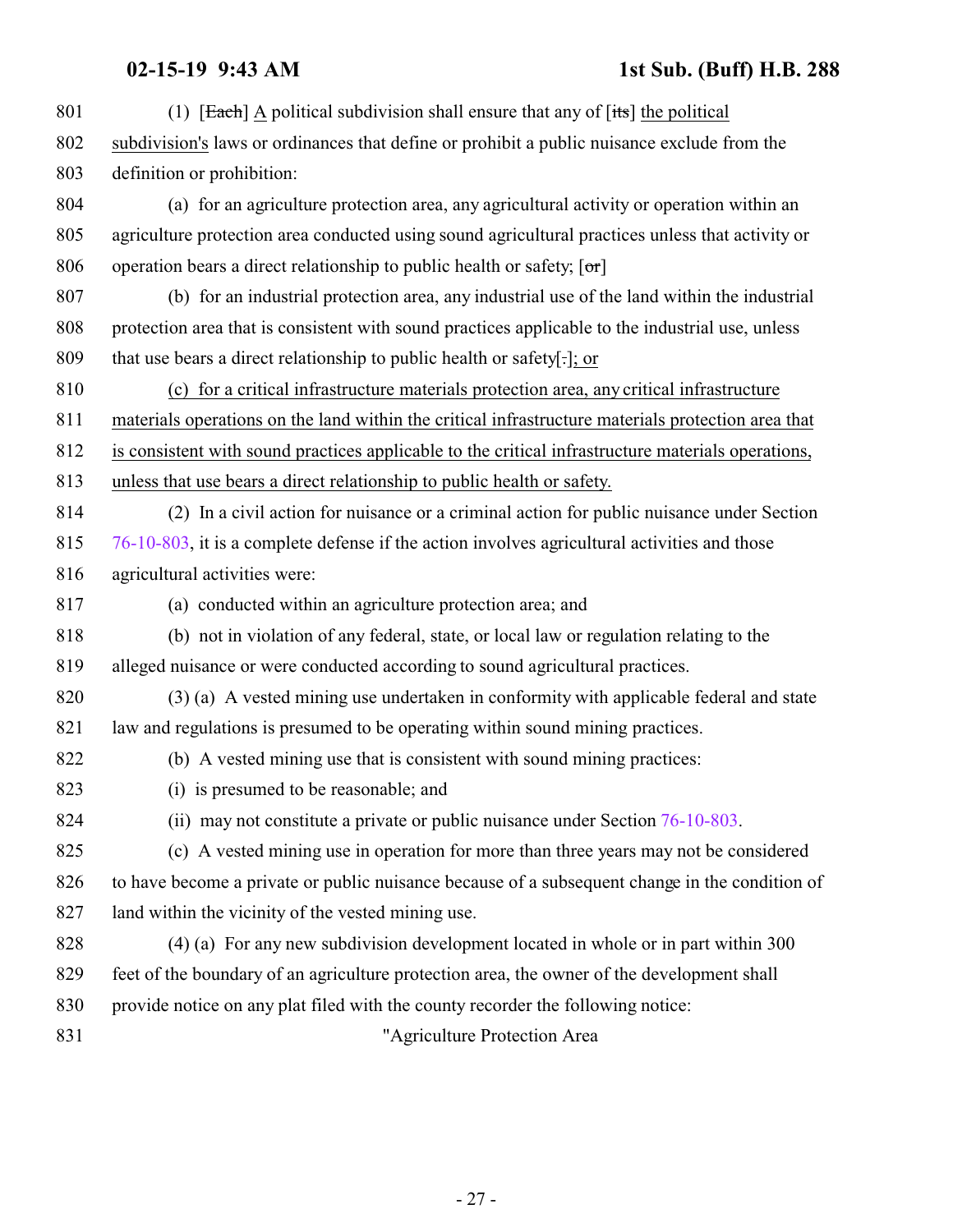| 832 | This property is located in the vicinity of an established agriculture protection area in               |
|-----|---------------------------------------------------------------------------------------------------------|
| 833 | which normal agricultural uses and activities have been afforded the highest priority use               |
| 834 | status. It can be anticipated that such agricultural uses and activities may now or in the              |
| 835 | future be conducted on property included in the agriculture protection area. The use                    |
| 836 | and enjoyment of this property is expressly conditioned on acceptance of any                            |
| 837 | annoyance or inconvenience which may result from such normal agricultural uses and                      |
| 838 | activities."                                                                                            |
| 839 | (b) For any new subdivision development located in whole or in part within 1,000 feet                   |
| 840 | of the boundary of an industrial protection area, the owner of the development shall provide            |
| 841 | notice on any plat filed with the county recorder the following notice:                                 |
| 842 | "Industrial Protection Area                                                                             |
| 843 | This property is located in the vicinity of an established industrial protection area in                |
| 844 | which normal industrial uses and activities have been afforded the highest priority use                 |
| 845 | status. It can be anticipated that such industrial uses and activities may now or in the                |
| 846 | future be conducted on property included in the industrial protection area. The use and                 |
| 847 | enjoyment of this property is expressly conditioned on acceptance of any annoyance or                   |
| 848 | inconvenience which may result from such normal industrial uses and activities."                        |
| 849 | (c) For any new subdivision development located in whole or in part within 1,000 feet                   |
| 850 | of the boundary of a critical infrastructure materials protection area, the owner of the                |
| 851 | development shall provide notice on any plat filed with the county recorder the following               |
| 852 | notice:                                                                                                 |
| 853 | "Critical Infrastructure Materials Protection Area                                                      |
| 854 | This property is located in the vicinity of an established critical infrastructure materials            |
| 855 | protection area in which critical infrastructure materials operations have been afforded                |
| 856 | the highest priority use status. It can be anticipated that such operations may now or in               |
| 857 | the future be conducted on property included in the critical infrastructure materials                   |
| 858 | protection area. The use and enjoyment of this property is expressly conditioned on                     |
| 859 | acceptance of any annoyance or inconvenience which may result from such normal                          |
| 860 | critical infrastructure materials operations."                                                          |
| 861 | $[\text{e}(\text{e})]$ (d) For any new subdivision development located in whole or in part within 1,000 |
| 862 | feet of the boundary of a mining protection area, the owner of the development shall provide            |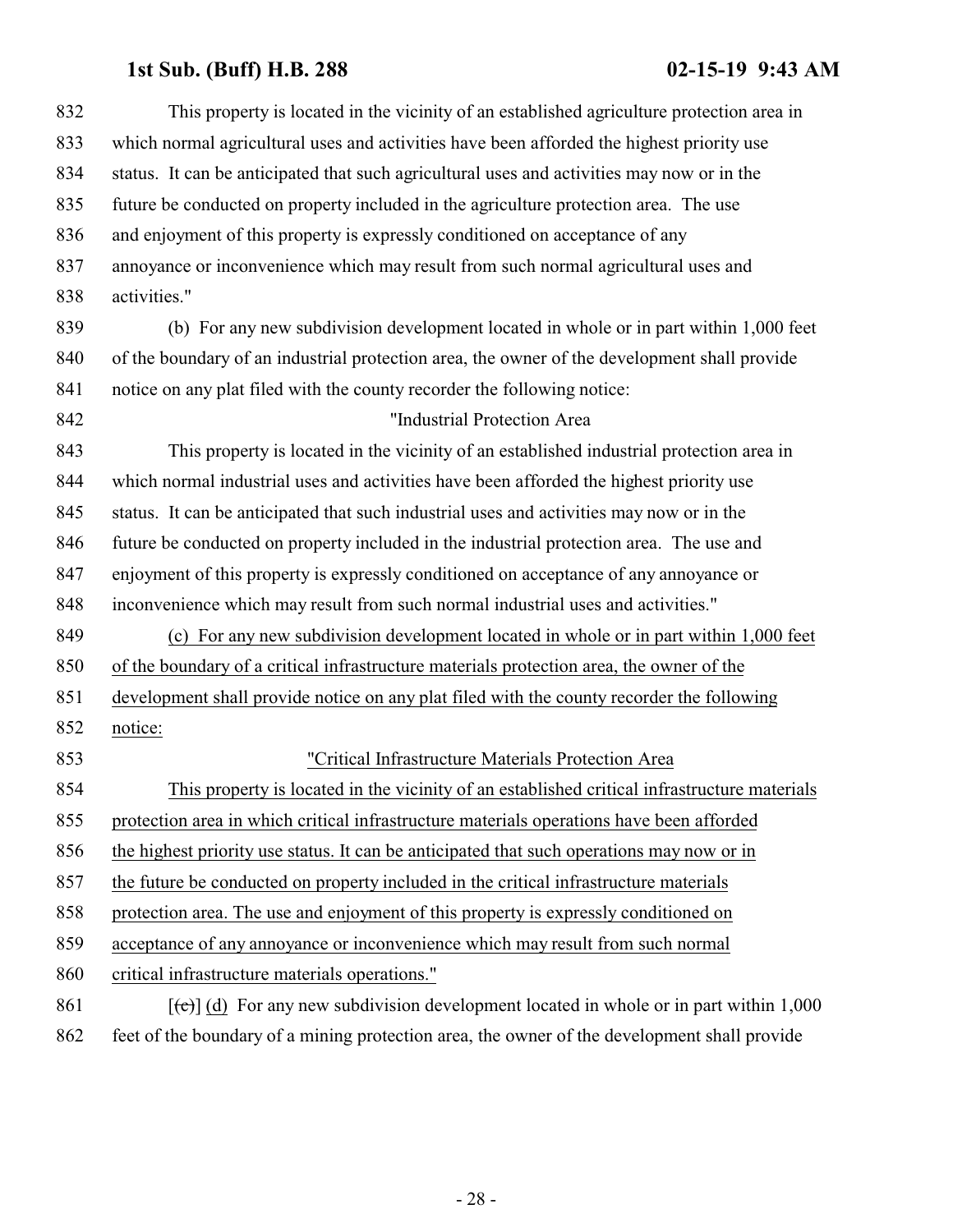notice on any plat filed with the county recorder the following notice:

 "This property is located within the vicinity of an established mining protection area in which normal mining uses and activities have been afforded the highest priority use status. It can be anticipated that the mining uses and activities may now or in the future be conducted on property included in the mining protection area. The use and enjoyment of this property is expressly conditioned on acceptance of any annoyance or inconvenience that may result from the normal mining uses and activities."

<span id="page-28-0"></span>Section 22. Section **17-41-404** is amended to read:

### **17-41-404. Policy of state agencies.**

**[Each]** A state agency shall encourage the continuity, development, and viability of 873 agriculture within agriculture protection areas [and], industrial uses with industrial protection

areas, and critical infrastructure materials operations within critical infrastructure protection

areas by:

 (1) not enacting rules that would impose unreasonable restrictions on farm structures or 877 farm practices within the agriculture protection area  $\sigma$ , on industrial uses and practices within the industrial protection area, or on critical infrastructure materials operations with a critical infrastructure materials protection area, unless those laws, ordinances, or regulations bear a direct relationship to public health or safety or are required by federal law; and (2) modifying existing rules that would impose unreasonable restrictions on farm

882 structures or farm practices within the agriculture protection area [or], on industrial uses and activities within the industrial protection area, or on critical infrastructure materials operations within a critical infrastructure materials protection area, unless those laws, ordinances, or regulations bear a direct relationship to public health or safety or are required by federal law.

<span id="page-28-1"></span>Section 23. Section **17-41-405** is amended to read:

### **17-41-405. Eminent domain restrictions.**

 (1) A political subdivision having or exercising eminent domain powers may not condemn for any purpose any land within an agriculture protection area that is being used for 890 agricultural production  $\overline{or\ any}$ , land within an industrial protection area that is being put to an 891 industrial use, or land within a critical infrastructure materials protection area, unless [it has 892 obtained] the political subdivision obtains approval, according to the procedures and requirements of this section, from the applicable legislative body and the advisory board.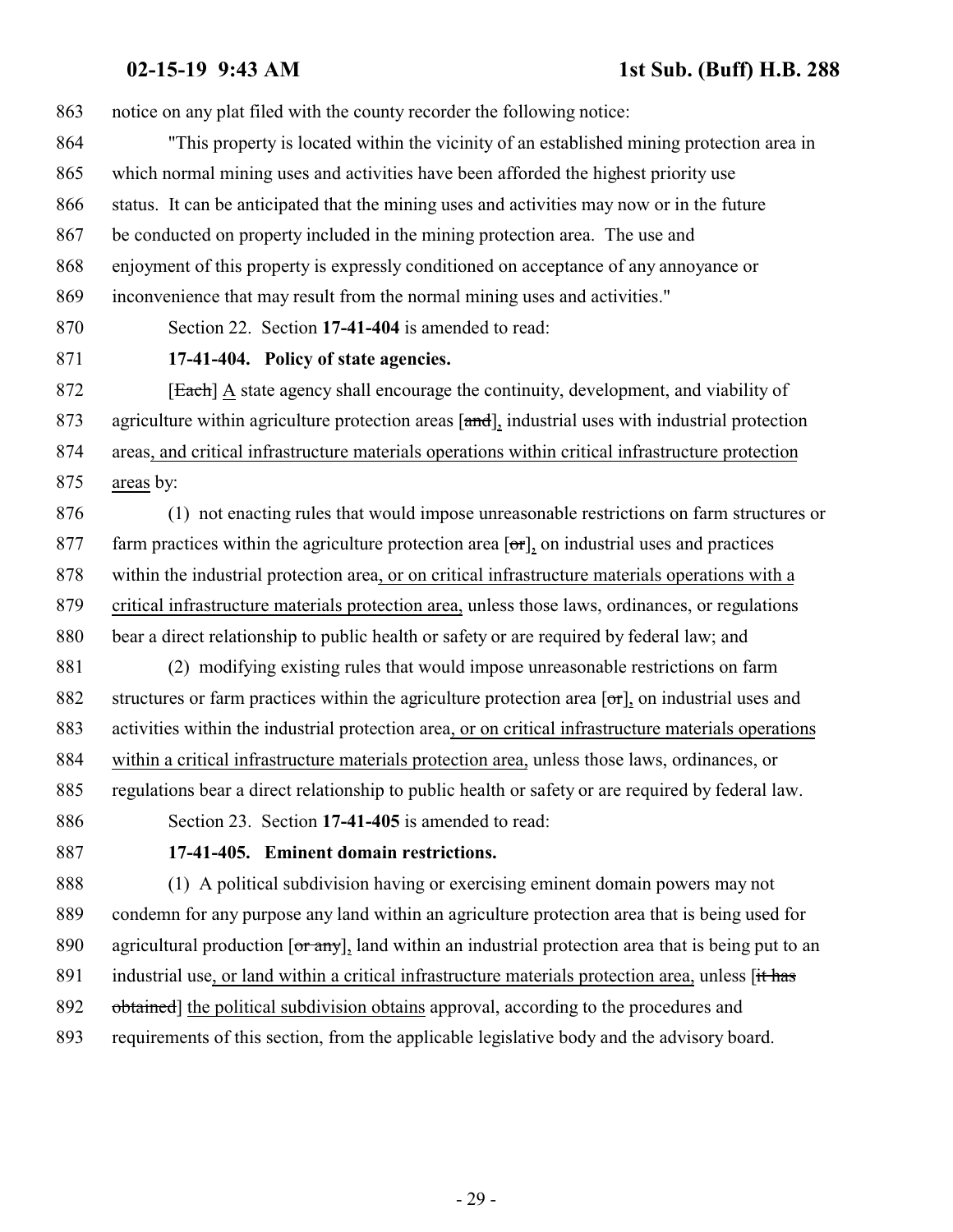| 894 | (2) Any condemnor wishing to condemn property within an agriculture protection area                               |
|-----|-------------------------------------------------------------------------------------------------------------------|
| 895 | [or], industrial protection area, or critical infrastructure materials protection area shall file a               |
| 896 | notice of condemnation with the applicable legislative body and the [agriculture protection area                  |
| 897 | or industrial] relevant protection area's advisory board at least 30 days before filing an eminent                |
| 898 | domain complaint.                                                                                                 |
| 899 | (3) The applicable legislative body and the advisory board shall:                                                 |
| 900 | (a) hold a joint public hearing on the proposed condemnation at a location within the                             |
| 901 | county in which the [agriculture protection area or industrial] relevant protection area is                       |
| 902 | located;                                                                                                          |
| 903 | (b) publish notice of the time, date, place, and purpose of the public hearing:                                   |
| 904 | (i) in a newspaper of general circulation within the $\sqrt{2}$ periculture protection area or                    |
| 905 | industrial] relevant protection area <sup>[</sup> , as the case may be]; and                                      |
| 906 | (ii) on the Utah Public Notice Website created in Section $63F-1-701$ ; and                                       |
| 907 | (c) post notice of the time, date, place, and purpose of the public hearing in five                               |
| 908 | conspicuous public places, designated by the applicable legislative body, within or near the                      |
| 909 | [agriculture protection area or industrial] relevant protection area <sup>[</sup> , as the case may be].          |
| 910 | $(4)$ (a) If the condemnation is for highway purposes or for the disposal of solid or                             |
| 911 | liquid waste materials, the applicable legislative body and the advisory board may approve the                    |
| 912 | condemnation only if there is no reasonable and prudent alternative to the use of the land                        |
| 913 | within the agriculture protection area $[\sigma_{\tau}]$ , industrial protection area, or critical infrastructure |
| 914 | materials protection area for the project.                                                                        |
| 915 | (b) If the condemnation is for any other purpose, the applicable legislative body and the                         |
| 916 | advisory board may approve the condemnation only if:                                                              |
| 917 | (i) the proposed condemnation would not have an unreasonably adverse effect upon the                              |
| 918 | preservation and enhancement of:                                                                                  |
| 919 | (A) agriculture within the agriculture protection area [ $or of$ ];                                               |
| 920 | (B) the industrial use within the industrial protection area; or                                                  |
| 921 | critical infrastructure materials operations within the critical infrastructure<br>(C)                            |
| 922 | materials protection area; or                                                                                     |
| 923 | (ii) there is no reasonable and prudent alternative to the use of the land within the                             |
| 924 | [agriculture protection area or industrial] the relevant protection area for the project.                         |
|     |                                                                                                                   |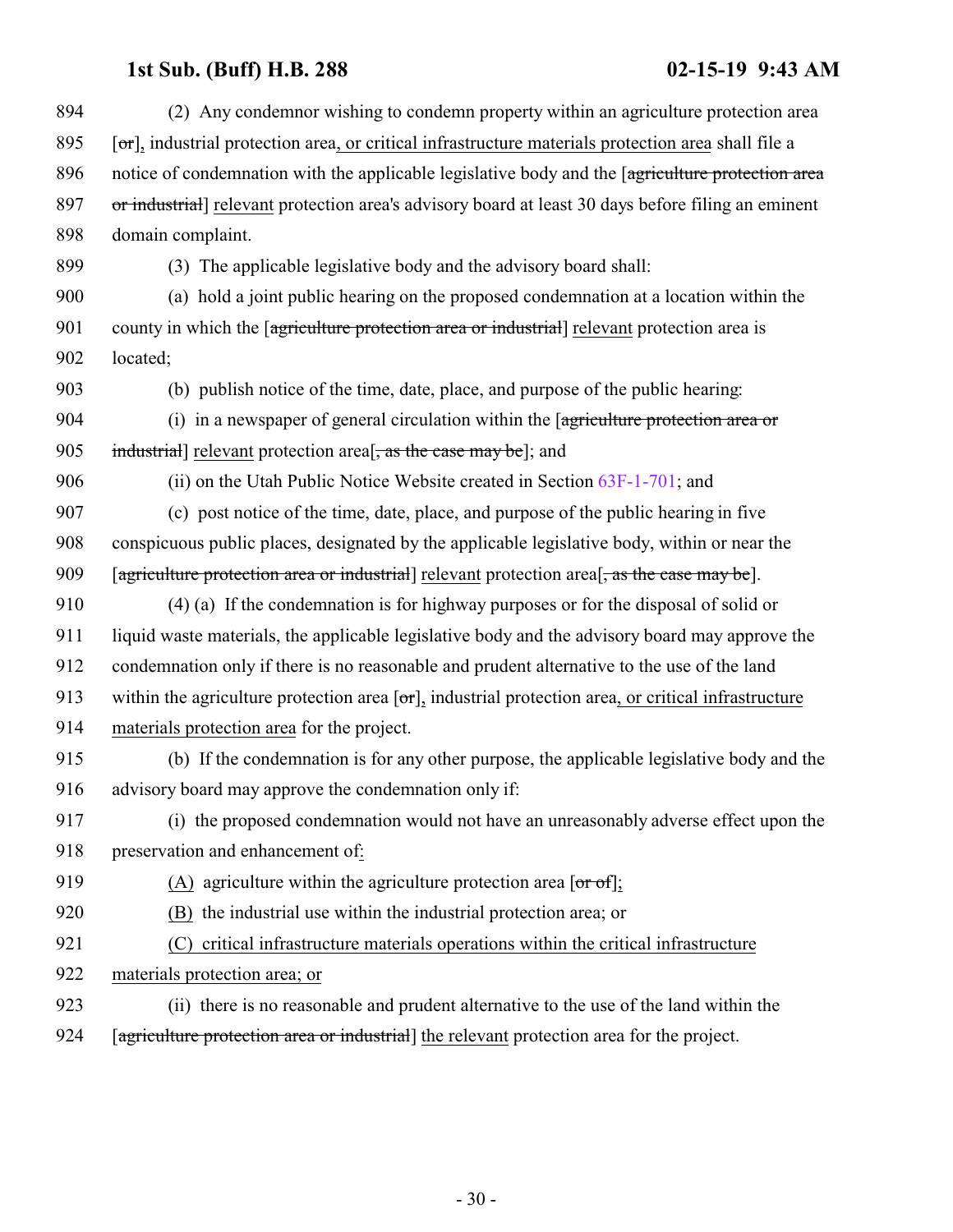<span id="page-30-0"></span> (5) (a) Within 60 days after receipt of the notice of condemnation, the applicable legislative body and the advisory board shall approve or reject the proposed condemnation. (b) If the applicable legislative body and the advisory board fail to act within the 60 days or such further time as the applicable legislative body establishes, the condemnation shall be considered rejected. (6) The applicable legislative body or the advisory board may request the county or municipal attorney to bring an action to enjoin any condemnor from violating any provisions of this section. Section 24. Section **17-41-406** is amended to read: **17-41-406. Restrictions on state development projects.** 935 (1) [Each] A state agency that plans any development project that might affect land 936 within an agriculture protection area  $[\sigma\tau]$ , industrial protection area, or critical infrastructure 937 materials protection area, shall submit [its] the state agency's development plan to: 938 (a) the advisory board of the [agriculture protection area or industrial] relevant 939 protection area<sup>[</sup>, respectively]; and (b) in the case of an agriculture protection area, the commissioner of agriculture and food. (2) The commissioner of agriculture and food, in the case of an agriculture protection area, and the advisory board shall: (a) review the state agency's proposed development plan; and (b) recommend any modifications to the development project that would protect the 946 integrity of the agriculture protection area  $\sigma$ , industrial protection area, <u>or critical</u> infrastructure materials protection area, as the case may be, or that would protect the 948 agriculture protection area from nonfarm encroachment  $[\sigma r]$ , the industrial protection area from nonindustrial encroachment, or the critical infrastructure materials protection area from encroachment of uses unrelated to critical infrastructure materials operations. 951 (3)  $\left[\frac{\text{Each}}{\text{A}}\right]$  a state agency and political subdivision of the state that designates or proposes to designate a transportation corridor shall: (a) consider: (i) whether the transportation corridor would: (A) be located on land that is included within an agriculture protection area; or